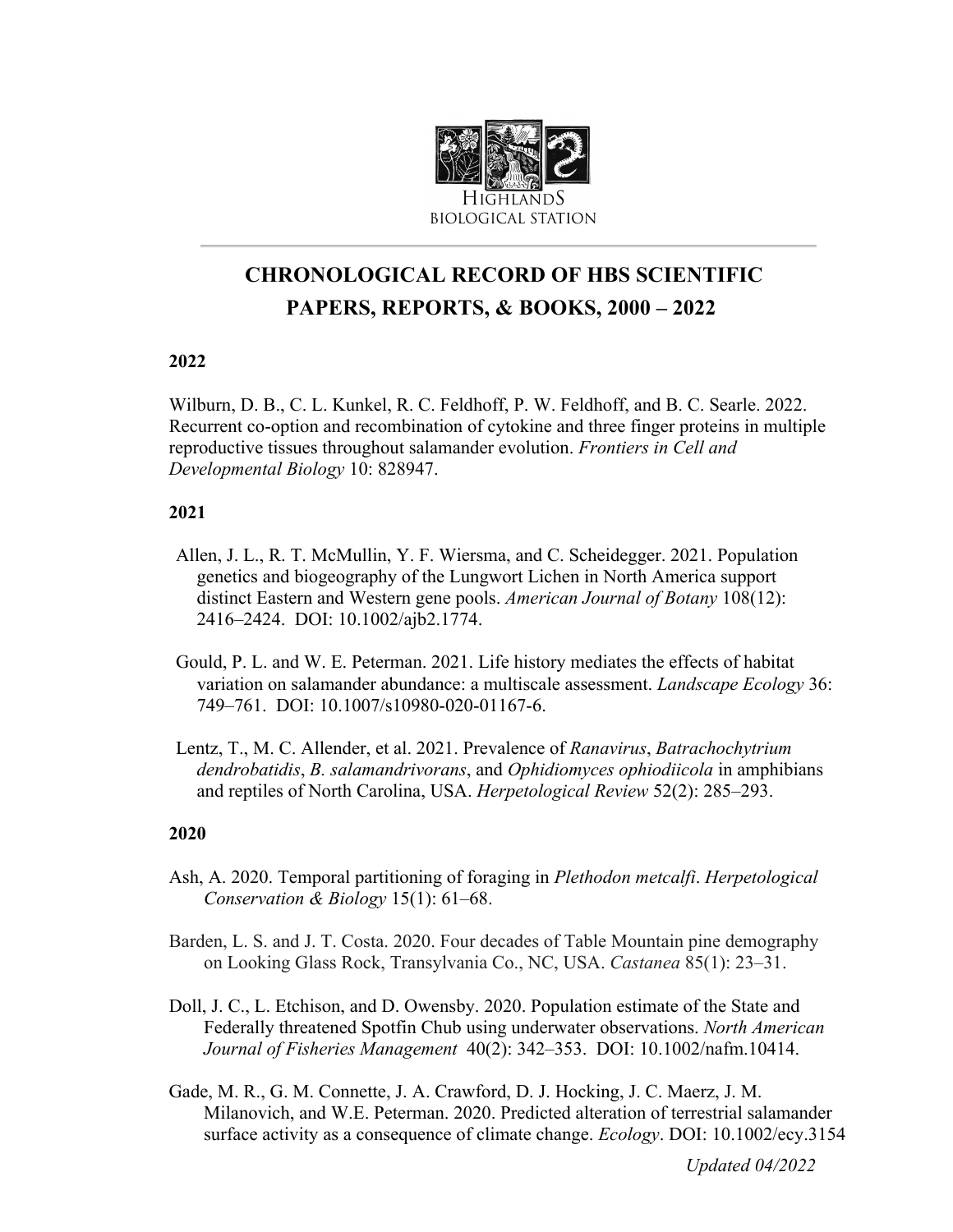- Hale, R., E. Powell, L. Beikmohamadi, and M. L. Alexander. 2020. Effects of arthropod inquilines on growth and reproductive effort among metacommunities of the purple pitcher plant (*Sarracenia purpurea* var. *montana*). *PLoS One* 15(5): e0232835. DOI: 10.1371/journal.pone.0232835.
- Lytle, A. J., J. T. Costa, and R. J. Warren. 2020. Invasion and high-elevation acclimation of the red imported fire ant, *Solenopsis invicta*, in the southern Blue Ridge escarpment region of North America. *Plos One* 15(5): e0232264. DOI: 10.1371/journal.pone.0232264.
- O'Donnell, M. K. and S. M. Deban. 2020. Cling performance and surface area of attachment in plethodontid salamanders. *Journal of Experimental Biology* 223: jeb211706.
- Riddell, E. A. and M. W. Sears. 2020. Terrestrial salamanders maintain habitat suitability under climate change despite trade-offs between water loss and gas exchange. *Physiological and Biochemical Zoology* 93(4): 310–319.

- Bruce, R. C. 2019. Life history evolution in plethodontid salamanders and the evolutionary ecology of direct development in Dusky Salamanders (*Desmognathus*). *Herpetological Review* 50(4): 673–682.
- Gade, M. R. and W. E. Peterman. 2019. Multiple environmental gradients influence the distribution and abundance of a key forest-health indicator species in the Southern Appalachian Mountains, USA. *Landscape Ecology* 34 (3): 569–582. DOI: 10.1007/s10980-019-00792-0.
- Gade, M. R., P. R. Gould, and W. E. Peterman. 2019. Habitat-dependent responses of terrestrial salamanders to wildfire in the short-term. *Forest Ecology and Management* 449: 117479.
- Lendemer, J. C. and J. L. Allen. 2019. *Hypotrachyna oprah* (Parmeliaceae, Lichenized Ascomycota), a new foliose lichen with lichexanthone from southeastern North America. *Castanea* 84(1): 24–32.
- Miniat, C. F., P. P. Clinton, and L. K. Everage. 2019. The effects of off-highway vehicle trails and use on stream water quality in the North Fork of the Broad River. *Transactions of the American Society of Agricultural and Biological Engineers* 62(2): 1–10. DOI: 10.13031/trans.13098.
- Riddell, E. A., E. Y. Roback, C. E. Wells, K. R. Zamudio, and M. W. Sears. 2019. Thermal cues drive plasticity of desiccation resistance in montane salamanders with implications for climate change. *Nature Communications* 10: 4091.
- Sears, M. W., E. A. Riddell, T. W. Rusch, and M. J. Angilletta Jr. 2019. The world still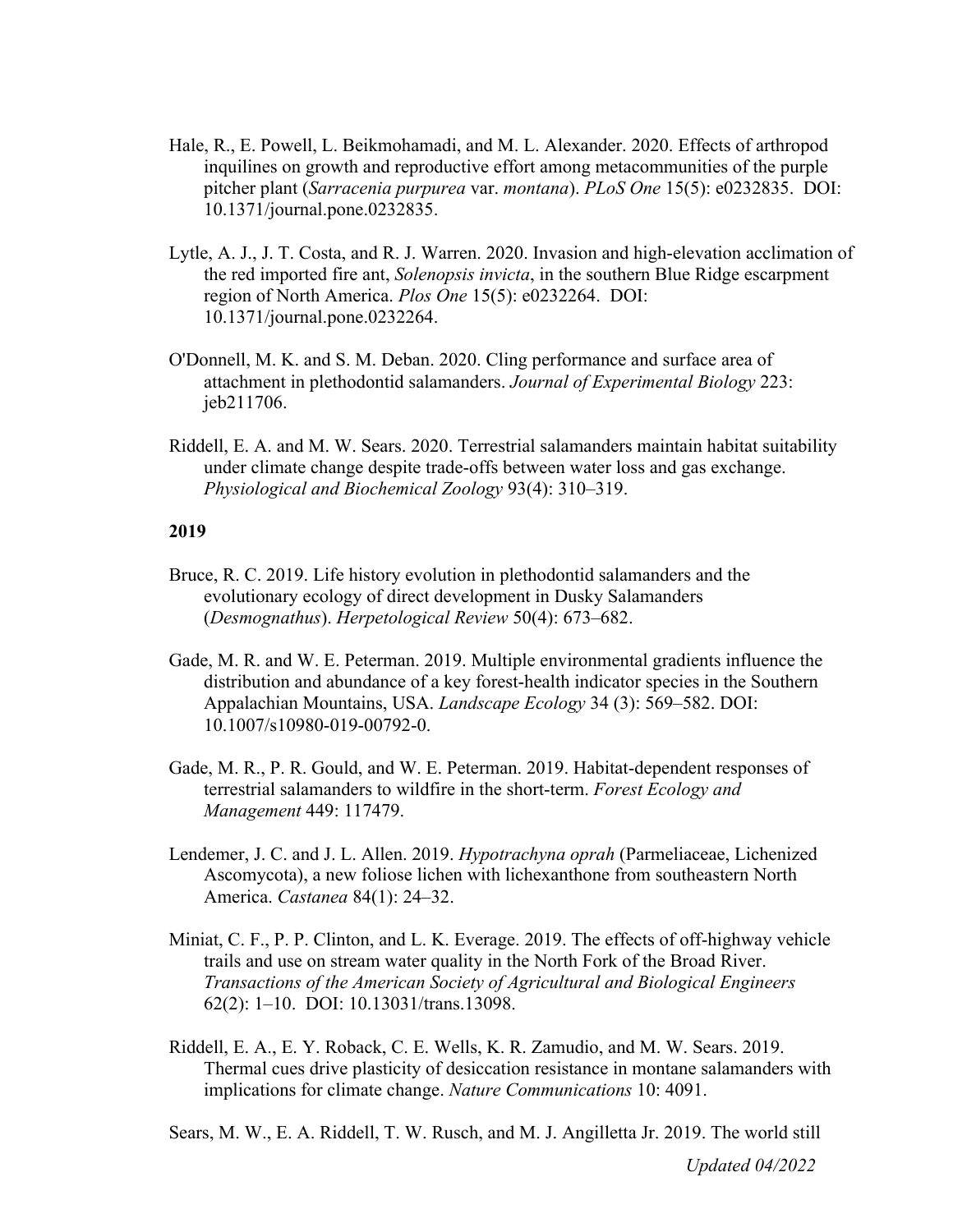is not flat: Lessons learned from organismal interactions with environmental heterogeneity in terrestrial environments. *Integrative and Comparative Biology* 59: 1049–1058.

Wilburn, D. B. and R. C. Feldhoff. 2019. An annual cycle of gene regulation in the redlegged salamander mental gland: From hypertrophy to expression of rapidly evolving pheromones. *BMC Developmental Biology* 19:10.

- Augustine, K. E. and J. G. Kingsolver. 2018. Biogeography and phenology of oviposition preference and larval performance of *Pieris virginiensis* butterflies on native and invasive host plants. *Biological Invasions* 20: 413–422.
- Costa, J. T. 2018. The other insect societies: Overview and new directions. *Current Opinion in Insect Science.* Special Issue on Social Evolution. 28: 40–49.
- Costa, J. T. 2018. The impish side of evolution's icon. *American Scientist* 106: 104–111.
- Jones, K. S. and D. W. Weisrock. 2018. Genomic data reject the hypothesis of sympatric ecological speciation in a clade of *Desmognathus* salamanders. *Evolution* 72(11): 2378–2393.
- Lihoreau, M., T. Gómez-Moracho, C. Pasquaretta, J. T. Costa, and J. Buhl. 2018. Social nutrition: An emerging field in insect science. *Current Opinion in Insect Science.* Special Issue on Social Evolution. 28: 73–80.
- Milne, M. A. and D. A. Waller. 2018. Carnivorous pitcher plants eat a diet of certain spiders, regardless of what's on the menu. *Ecosphere* 9(11): 1–10 [Article e02504]
- Riddell, E. A., J. P. Odom, J. D. Damm, and M. W. Sears. 2018. Plasticity reveals hidden resistance to extinction under climate change in the global hotspot of salamander diversity. *Science Advances* 4: eaar5471.
- Riddell, E. A., J. McPhail, J. D. Damm, and M. W. Sears. 2018. Trade-offs between water loss and gas exchange influence habitat suitability of a woodland salamander. *Functional Ecology* 2018: 1–10. DOI: 10.1111/1365-2435.13030.
- Veach, A. M., C. E. Stokes, J. Knoepp, A. Jumpponen, & R. Baird. 2018. Fungal communities and functional guilds shift along an elevational gradient in the southern Appalachian mountains. *Microbial Ecology* 76: 156–168.
- Viviani, V. R., D. T. Amaral, V. R. Bevilaquab, and R. L. Falaschi. 2018. *Orfelia*-type luciferin and its associated storage protein in the non-luminescent cave worm *Neoditomyia* sp. (Diptera: Keroplatidae) from the Atlantic rainforest: Biological and evolutionary implications. *Photochemical and Photobiological Sciences* 17: 1282– 1288.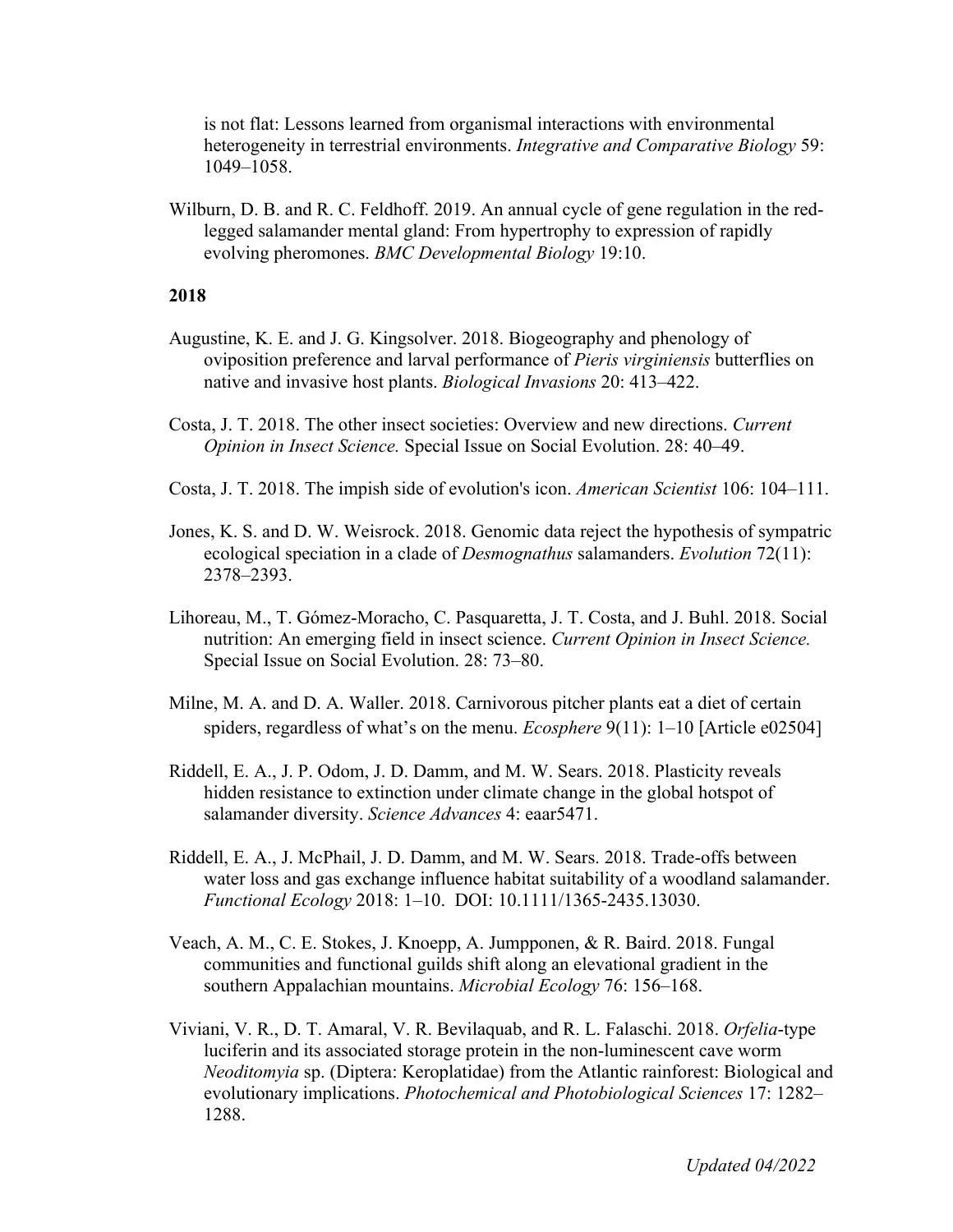Weaver, N. and K. Barrett. 2018. In-stream habitat predicts salamander occupancy and abundance better than landscape-scale factors within exurban watersheds in a global diversity hotspot. *Urban Ecosystems* 21: 97–105.

**2017**

# *\*\* Papers stemming from the August 2016 Special Highlands Conference on Plethodontid Salamander Biology! \*\**

*Herpetological Review,* volume 48(3) 2017 https://ssarherps.org/herpetological-review-pdfs/Herpetological History

> Lungless in Highlands: A Brief History of Research and Education on Plethodontid Salamanders at Highlands Biological Station: Richard C. Bruce (pp. 576–581)

*Herpetologica*, volume 73(3) 2017 http://www.hljournals.org.proxy195.nclive.org/toc/herp/73/3?code=herl-site



Introduction to the Special Highlands Conference on Plethodontid Salamander Biology: Sarah K. Woodley, James T. Costa and Richard C. Bruce (pp. 177–179)

Eastern Red-backed Salamanders Regulate Top-Down Effects in a Temperate Forest-Floor Community: Cari-Ann M. Hickerson, Carl D. Anthony and B. Michael Walton (pp. 180–189)

The Evolution of Courtship Behavior in Plethodontid Salamanders: Contrasting Patterns of Stasis and Diversification: Stevan J. Arnold, Karen M. Kiemnec-Tyburczy and Lynne D. Houck (pp. 190–205)

Gene Duplication, Co-option, Structural Evolution, and Phenotypic Tango in the Courtship Pheromones of Plethodontid Salamanders: Damien B. Wilburn, Stevan J. Arnold, Lynne D. Houck, Pamela W. Feldhoff and Richard C. Feldhoff (pp. 206–219)

What Drives Variation in Plethodontid Salamander Species Richness over Space and Time?: Kenneth H. Kozak (pp. 220–228)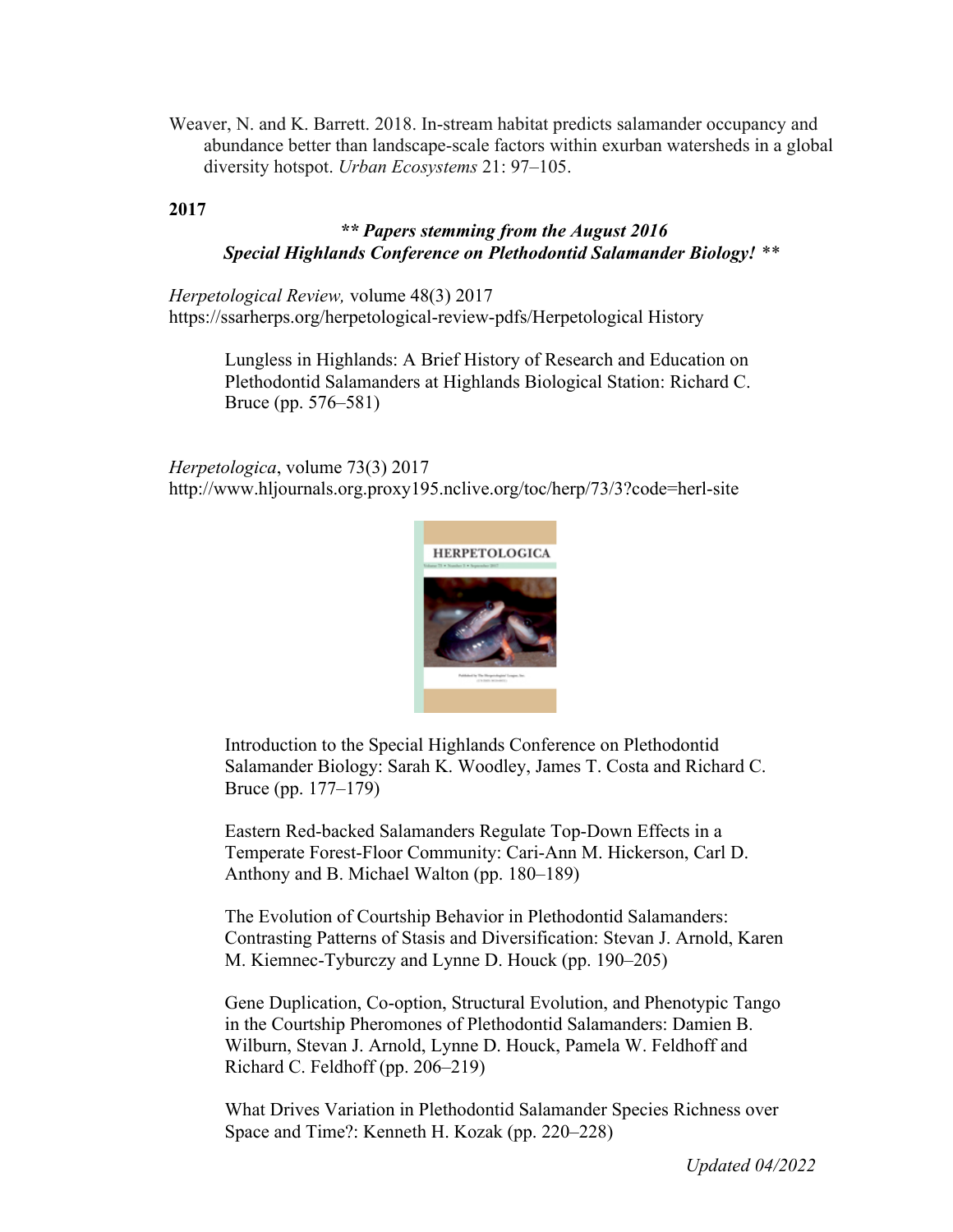The Geography of Speciation in Neotropical Salamanders: Sean M. Rovito (pp. 229–241)

Persistent Plethodontid Themes: Species, Phylogenies, and Biogeography: David B. Wake (pp. 242–251)

How Metamorphosis Is Different in Plethodontids: Larval Life History Perspectives on Life-Cycle Evolution: Christopher K. Beachy, Travis J. Ryan and Ronald M. Bonett (pp. 252–258)

Life in the Slow Lane: Stress Responses in Plethodontid Salamanders: Sarah K. Woodley (pp. 259–268)

- Brannon, M. P., J. K. H. Brannon, and R. E. Baird. 2017. Educational applications of small mammal skeletal remains found in discarded bottles. *Southeastern Naturalist*  16(Special Issue 10): 4–10.
- Bruce, R. C. 2017. A provisional model of demography in *Desmognathus ocoee* (Amphibia, Plethodontidae). *Copeia* 105(4): 634–639.
- Bruce, R. C. 2017. A provisional model of demography in *Desmognathus ocoee* (Amphibia, Plethodontidae). *Copeia* 105(4): 634–639.
- Costa, J. T. 2017. *Darwin's Backyard: How Small Experiments Led to a Big Theory*. New York: W. W. Norton.
- Lendemer, J. C., C. R. Anderson Stewart, B. Besal, J. Goldsmith, H. Griffith, J. R. Hoffman, B. Kraus, P. LaPoint, L. Li, Z. Muscavitch, J. Schultz, R. Schultz, and J. L. Allen. 2017. The lichens and allied fungi of Mount Mitchell State Park, North Carolina: A first checklist with comprehensive keys and comparison to historical data. *Castanea* 82: 69–97.
- Riddell, E. A., E. K. Apanovitch, J. P. Odom, and M. W. Sears. 2017. Physical calculations of resistance to water loss improve predictions of species range models. *Ecological Monographs* 87(1): 21–33.
- Veach, A. M., C. E. Stokes, J. Knoepp, A. Jumpponen, and R. Baird. 2017. Fungal communities and functional guilds shift along an elevational gradient in the southern Appalachian Mountains. *Microbial Ecology* 76:156–168; https://doi.org/10.1007/s00248-017-1116-6
- Weaver, N., K. Barrett, and D. L. Hagan. 2017. The influence of exurban landscapes and local site characteristics on riparian vegetation. *Urban Ecosystems* 20: 1141–1150.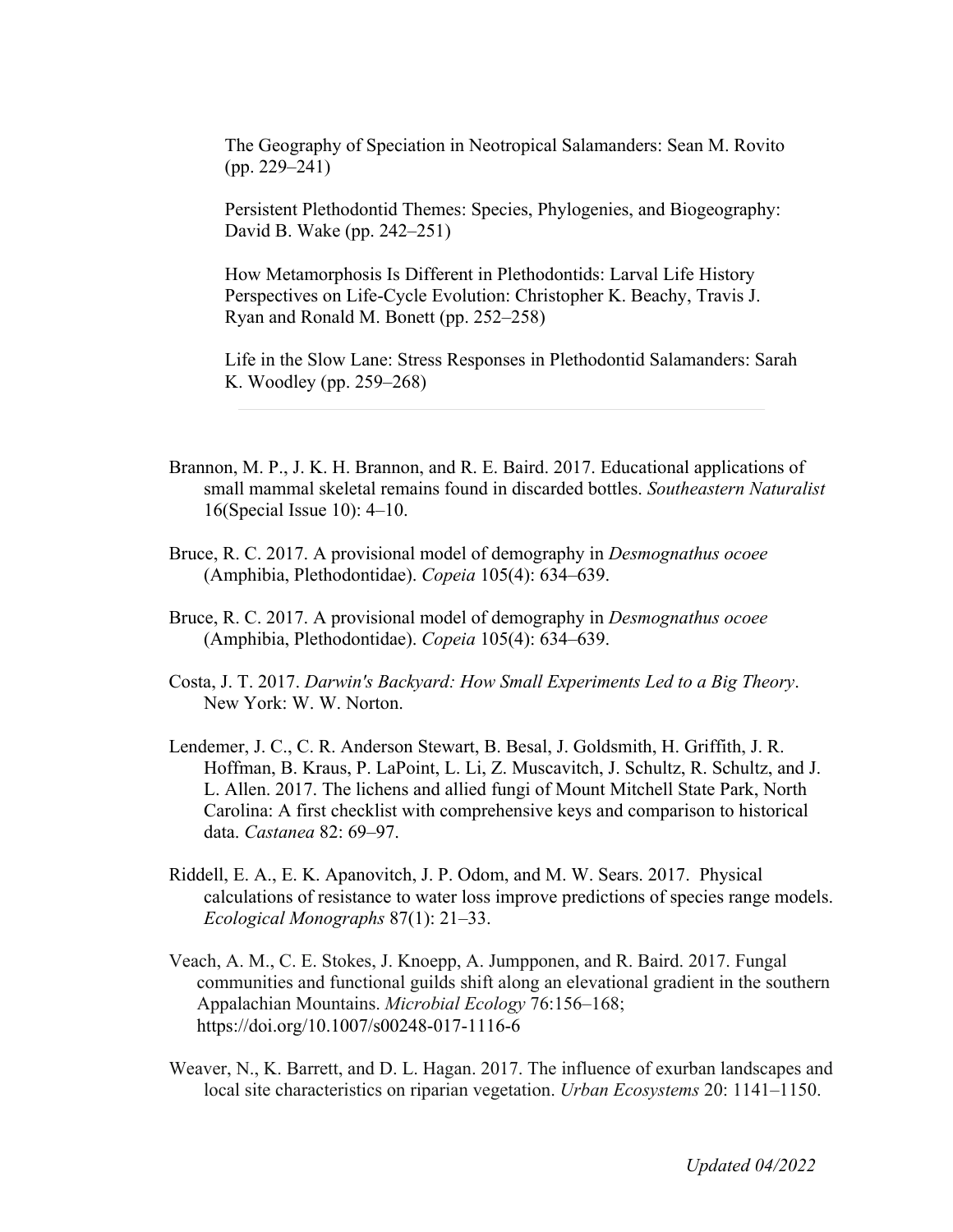- Wilburn, D. and W. J. Swanson. 2016. The "ZP domain" is not one, but likely two independent domains. *Molecular Reproduction and Development* 84(4): 284–285. doi: 10.1002/mrd.22781.
- Wilburn, D. B., K. A. Doty, A. J. Chouinard, S. L. Eddy, S. K. Woodley, L. D. Houck, and R. C. Feldhoff. 2017. Olfactory effects of a hypervariable multicomponent pheromone in the red-legged salamander, *Plethodon shermani*. *PLoS ONE* 12(3): e0174370.
- Workman, S.W., B. Barlow, and J. Fike. 2017. Southeast and Caribbean Regional Summary. pp. 189-202 In: Schoeneberger M.M., Bentrup G., Patel-Weynand T. (eds) 2017. Agroforestry: Enhancing Resiliency in U.S. Agricultural Landscapes under Changing Conditions. General Technical Report WO-96. USDA-FS, Washington DC.

- Allen, J. L and J. C. Lendemer. 2016. Climate change impacts on endemic, highelevation lichens in a biodiversity hotspot. *Biodiversity and Conservation* 25(3): 555–568. doi: 10.1007/s10531-016-1071-4.
- Bruce, R. C. 2016a. Application of the Gompertz function in studies of growth in dusky salamanders (Plethodontidae: *Desmognathus*). *Copeia* 104(1): 94–100.
- Bruce, R. C. 2016b. Relative growth rates in three species of *Desmognathus* (Amphibia: Plethodontidae). *Herpetologica* 72(3): 174–180.
- Connette, G. M., M. S. Osbourn, and W. E. Peterman. 2016. The distribution of a stream-breeding salamander, *Desmognathus ocoee*, in terrestrial habitat suggests the ecological importance of loworder streams. *Copeia* 104: 149–156.
- Doty, K. A., D. B. Wilburn, K. E. Bowen, P. W. Feldhoff, and R. C. Feldhoff. 2016. Cooption and evolution of non-olfactory proteinaceous pheromones in a terrestrial lungless salamander. *Journal of Proteomics*, special issue: "omics" in evolutionary ecology. 135: 101–111. DOI:10.1016/j.jprot.2015.09.019
- Eddy, S. L., D. B. Wilburn, A. J. Chouinard, K. A. Doty, K. M. Kiemnec-Tyburczy, and L. D. Houck. 2016. Male terrestrial salamanders demonstrate sequential mate choice based on female gravidity and size. *Animal Behaviour* 113: 23–29.
- Warren, R. J. II. 2016. Ghosts of cultivation past Native American dispersal legacy persists in tree distribution. *PLoS One* 11(3): e0150707. DOI: 10.1371/journal.pone.0150707.
- Warren, R.J. II, L. D. Chick, B. DeMarco, A. McMillan, V. DeStefano, R. Gibson and P. Pinzone. 2016. Climate-driven range shift prompts species replacement. *Insectes Sociaux* 63: 593–601. DOI: 10.1007/s00040-016-0504-0.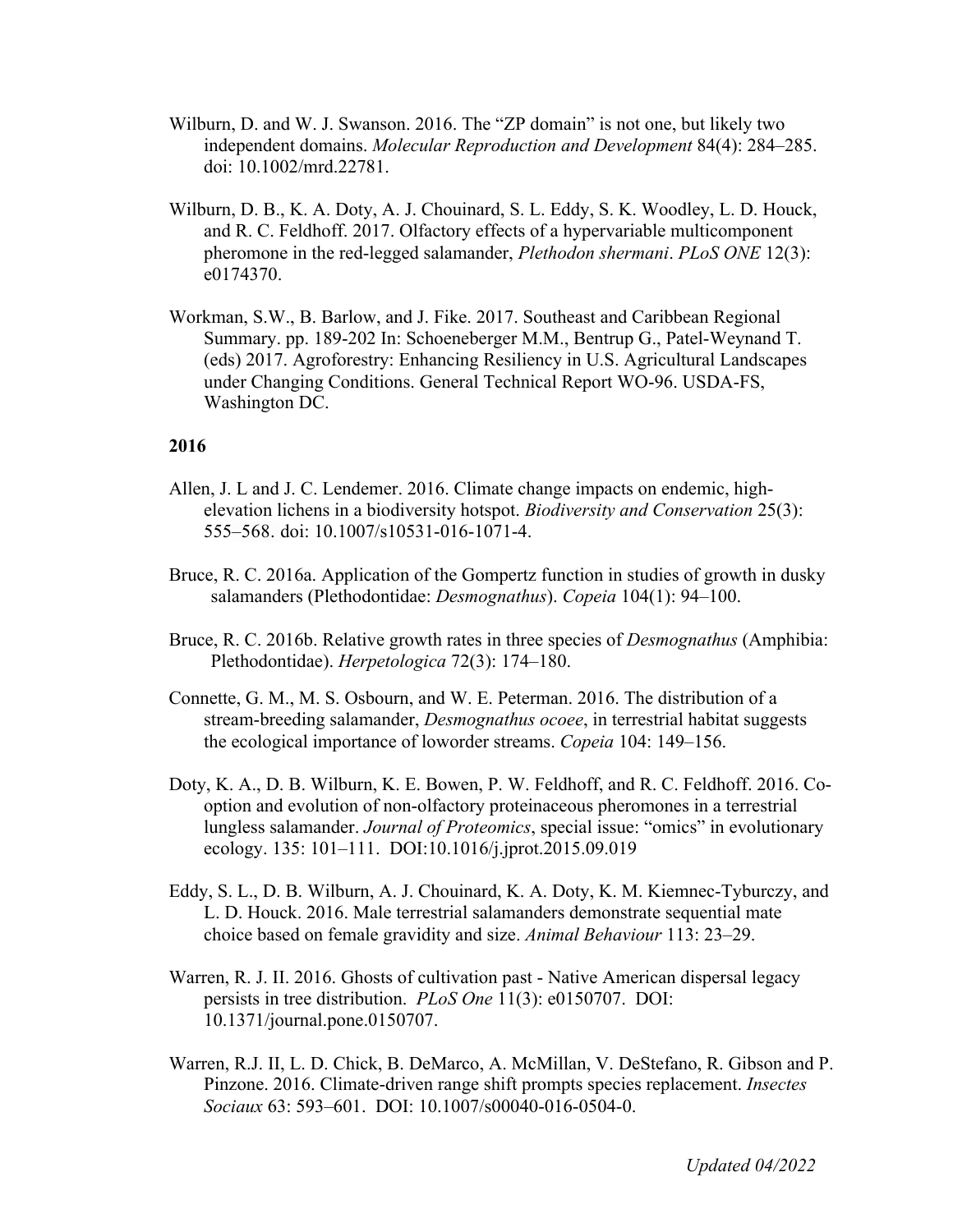Wilburn, D. B. and W. J. Swanson. 2016. From molecules to mating: Rapid evolution and biochemical studies of reproductive proteins. *Journal of Proteomics* 135: 12– 25. DOI: 10.1016/j.jprot.2015.06.007.

## **2015**

- Connette, G. M. and R. D. Semlitsch. 2015. A multistate mark–recapture approach to estimating survival of PIT-tagged salamanders following timber harvest. *Journal of Applied Ecology* 52(5): 1316–1324. DOI: 10.1111/1365-2664.12472.
- Connette, G. M., J. A. Crawford, and R. D. Semlitsch. 2015. Climate change and shrinking salamanders: alternative mechanisms for changes in plethodontid salamander body size. *Global Change Biology* 21: 2834–2843.
- Costa, J. T. 2015. Sailing the backyard *Beagle*: Darwin-inspired voyages of discovery in backyard and schoolyard. pp. 131–146 *In*: C. Boulter, D. Sanders, and M. Reiss (eds.), *Darwin-Inspired Learning*. Rotterdam and Boston: Sense Publishers.
- Manos, P. and J. E. Meireles. 2015. Biogeographic analysis of the woody plants of the southern Appalachians: Implications for the origins of a regional flora. *American Journal of Botany* 102(5): 1–25.
- Morris, J. R., J. T. Costa, and A. Berry. 2015. Adaptations: Using Darwin's *Origin* to teach biology and writing. *Evolution* 69: 2556-2560.
- Riddell, E. A. and M. W. Sears. 2015. Geographic variation of resistance to water loss within two species of lungless salamanders: implications for activity. *Ecosphere*   $6(5)$ : 1–16.
- Sinn, B. T., L. M. Kelly, and J. V. Freudenstein. 2015a. Putative floral brood-site mimicry, loss of autonomous selfing, and reduced vegetative growth are significantly correlated with increased diversification in *Asarum*  (Aristolochiaceae). *Molecular Phylogenetics and Evolution* 89: 194- 204.
- Sinn, B. T., L. M. Kelly, and J. V. Freudenstein. 2015b. Phylogenetic relationships in *Asarum* (Aristolochiaceae): Effect of data partitioning and a revised classification. *American Journal of Botany* 102(5): 765-779.
- Surasinghe, T. D. and R. F. Baldwin. 2015. Importance of riparian forest buffers in conservation of stream biodiversity: Responses to land uses by stream-associated salamanders across two southeastern temperate ecoregions. *Journal of Herpetology* 49(1): 83–94.
- Warren II, R. J., A. McMillan, J. R. King, L. Chick, and M. A. Bradford. 2015. Forest invader replaces predation but not dispersal services by a keystone species. *Biological Invasions* 17: 3153–3162*.* DOI: 10.1007/s10530-015-0942-z.

Wilburn, D. B., S. L. Eddy, A. J. Chouinard, S. J. Arnold, R. C. Feldhoff, and L. D.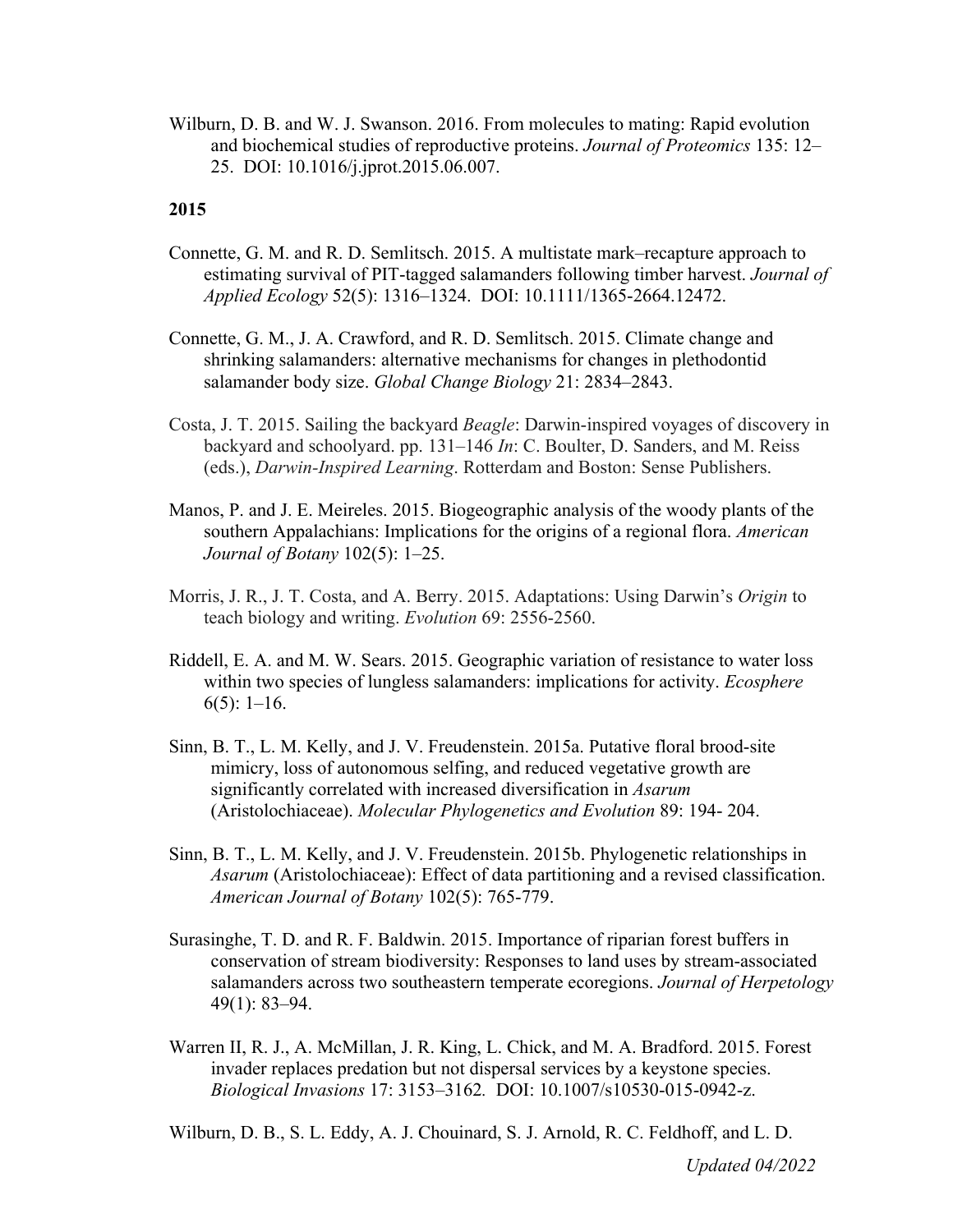Houck. 2015. Pheromone isoform composition differentially affects female behavior in the red-legged salamander, *Plethodon shermani*. *Animal Behaviour*  $100: 1-7.$ 

#### **2014**

- Baird, R., C. E. Stokes, J. Frampton, B. Smith, C. Watson, C. Pilgrim, and M. Scruggs. 2014. Diversity and density of the EM fungal community present in high elevation Fraser fir forests of Great Smoky Mountains National Park. *North American Fungi* 9(1): 1-21.
- Baird, R., E. Wood-Jones, J. Varco, C. Watson, W. Starrett, G. Taylor, and K. Johnson. 2014. *Rhododendron* decline in the Great Smoky Mountains and surrounding areas: intensive site study of biotic and abiotic parameters associated with the decline. *Southeastern Naturalist* 13(1): 1-25.
- Brannon, M. P., E. C. Allan, and M. C. Silinski. 2014. Terrestrial salamander abundances along and within an electric power line right-of-way. *Journal of the North Carolina Academy of Science* 130(2): 40-45.
- Bruce, R. C. 2014. Reproductive allometry in three species of dusky salamanders. *Copeia* 2014(3): 419– 427.
- Costa, J. T. 2014a. *Wallace, Darwin, and the Origin of Species*. Cambridge, Mass: Harvard University Press, 331 pp.
- Costa, J. T. 2014b. Sailing the backyard *Beagle*: Darwin-inspired voyages of discovery in backyard and schoolyard. pp. 131-146 *In*: C. Boulter, D. Sanders, and M. Reiss (eds.), *Darwin-Inspired Learning*. Rotterdam and Boston: Sense Publishers*.*
- Jeffries, S. B. and T. R. Wentworth. 2014. *Exploring Southern Appalachian Forests: An Ecological Guide to 30 Great Hikes in the Carolinas, Georgia, Tennessee, and Virginia*. Chapel Hill: University of North Carolina Press, 336 pp.
- Lewis, J. D., G. M. Connette, M. A. Deyrup, J. E. Carrel, and R. D. Semlitsch. 2014. Relationship between diet and microhabitat use of red-legged salamanders (*Plethodon shermani*) in southwestern North Carolina. *Copeia* 2014: 201-205.
- Mackey, M. J., G. M. Connette, W. E. Peterman, and R. D. Semlitsch. 2014. Do golf courses reduce the ecological value of headwater streams for salamanders in the southern Appalachian Mountains? *Landscape and Urban Planning* 125: 17-27.
- Wilburn, D. B., K. E. Bowen, P. W. Feldhoff, and R. C. Feldhoff. 2014. Proteomic analyses of courtship pheromones in the Redback salamander, *Plethodon cinereus*. *Journal of Chemical Ecology* 40(8): 928-939.
- Wilburn, D. B., K. E. Bowen, K. A. Doty, S. Arumugam, A. N. Lane, P. W. Feldhoff, and R. C. Feldhoff. 2014. Structural insights into the evolution of a sexy protein:

*Updated 04/2022*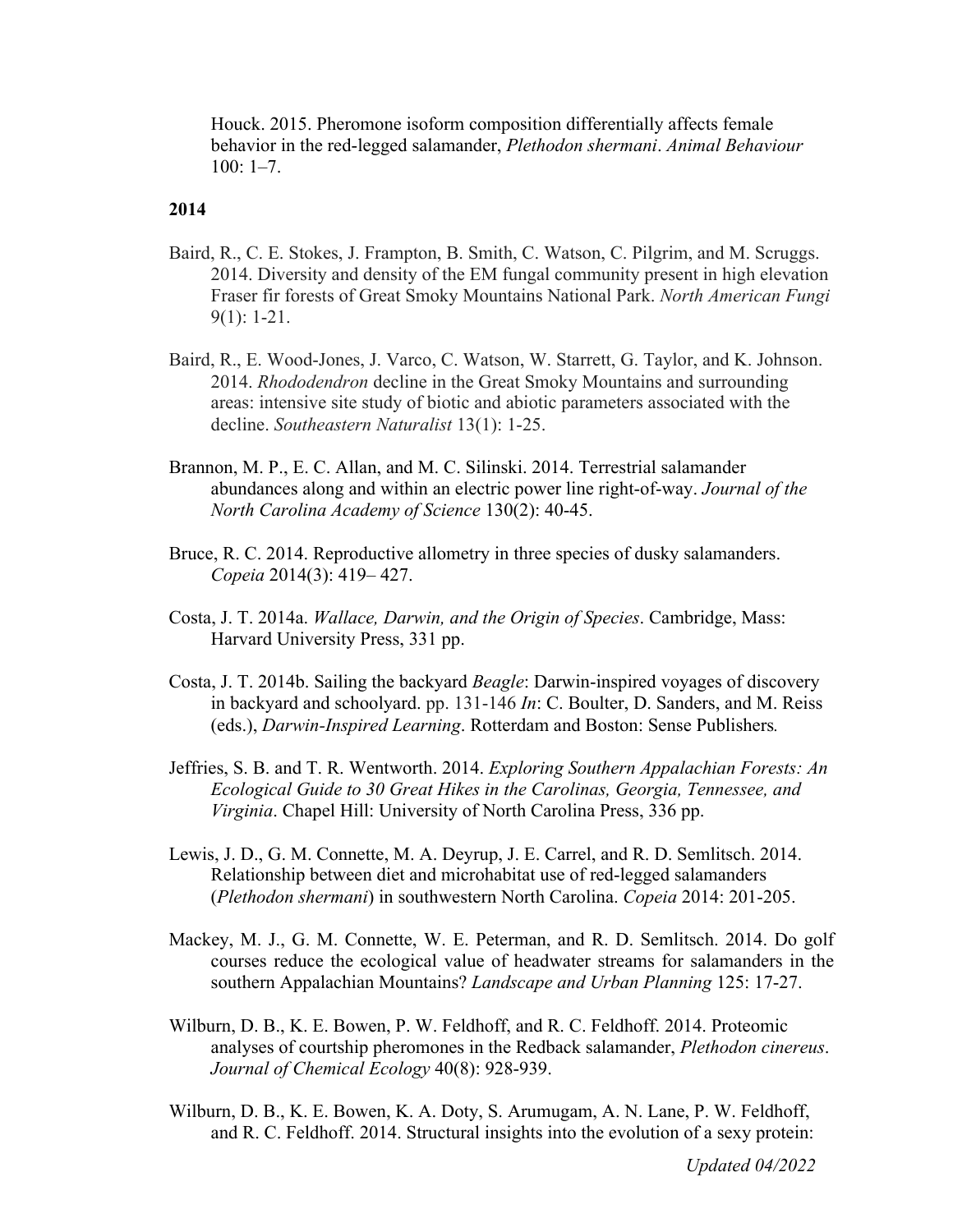Novel topology and restricted backbone flexibility in a hypervariable pheromone from the Red-legged Salamander, *Plethodon shermani*. *PLoS One* 9(5): e96975.

- Baird, R., L. E. Wallace, G. Baker, and M. Scruggs. 2013. Stipitate hydnoid fungi of the temperate southeastern United States. *Fungal Diversity* 62(1): 41-114.
- Brannon, M. P. and L. B. Bargelt. 2013. Discarded bottles as a mortality threat to shrews and other small mammals in the southern Appalachian Mountains. *Journal of the North Carolina Academy of Sciences* 129: 126-129.
- Bruce, R. C. 2013. Size-mediated tradeoffs in life-history traits in dusky salamanders. *Copeia* 2013(2): 262-267.
- Chouinard, A. J., D. B. Wilburn, L. D. Houck, and R. C. Feldhoff. 2013. Individual variation in pheromone isoform ratios of the Red-legged salamander, *Plethodon shermani*. *Chemical Signals in Vertebrates* 12: 99-115.
- Connette, G. M. and R. D. Semlitsch. 2013a. Life history as a predictor of salamander recovery rate from timber harvest in southern Appalachian forests, U.S.A. *Conservation Biology* 27(6): 1399- 1409.
- Connette, G. M. and R. D. Semlitsch. 2013b. Context-dependent movement behavior of woodland salamanders (*Plethodon*) in two habitat types. *Zoology* 116(6): 325-330.
- Costa, J. T. 2013a. *On the Organic Law of Change: A Facsimile Edition and Annotated Transcription of Alfred Russel Wallace's* Species Notebook *of 1855-1859.*  Cambridge, Mass: Harvard University Press, 592 pp.
- Costa, J. T. 2013b. Hamiltonian inclusive fitness: A fitter fitness concept. *Biology Letters* 9(6): 20130335.
- Costa, J. T. 2013c. Engaging with Lyell: Alfred Russel Wallace's Sarawak Law and Ternate papers as reactions to Charles Lyell's *Principles of Geology*. *Theory in Biosciences* 132(4): 225-237
- Costa, J. T. 2013d. Synonymy and its discontents: Alfred Russel Wallace's nomenclatural proposals from the 'Species Notebook' of 1855–1859. *Bulletin of Zoological Nomenclature* 70: 131-148.
- Costa, J. T. 2013e. Wallace on the evolutionary trail. *Current Biology* 23(24): R1069- R1071.
- Dipple, K. M., G. M. Connette, and R. D. Semlitsch. 2013. Behavior of *Plethodon metcalfi* following anesthetization with Tricaine Methanesulfonate (MS-222). *Herpetological Review* 44: 215-218.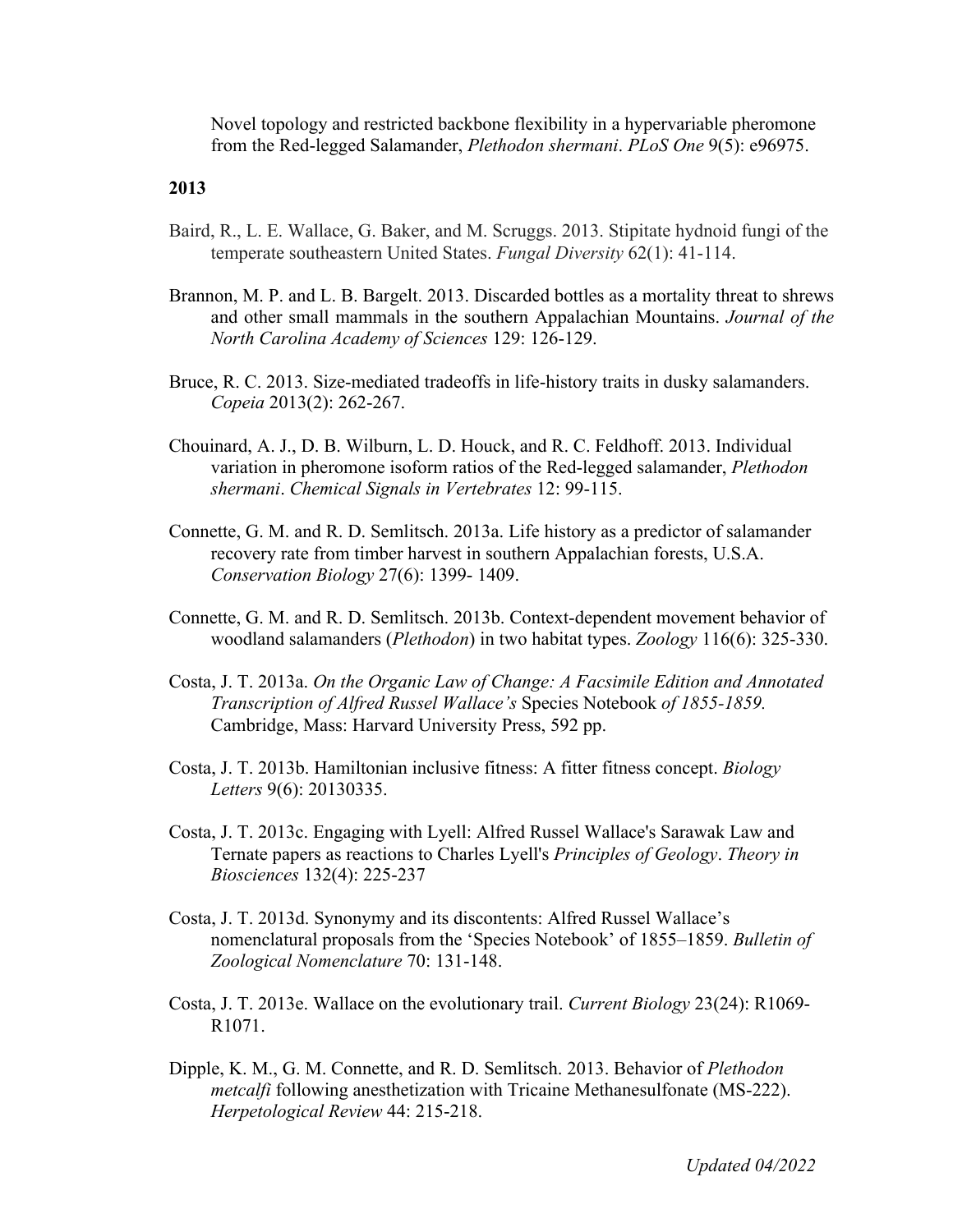- McCormick, M. A., M. A. Cubeta, and L. F. Grand. 2013. Geography and hosts of the wood decay fungi *Fomes fasciatus* and *Fomes fomentarius* in the United States. *North American Fungi* 8(2): 1-53.
- Warren, R. J. II and L. Chick. 2013. Upward ant distribution shift corresponds with minimum, not maximum, temperature tolerance. *Global Change Biology* 19: 2082- 2088.

- Costa, J. T. 2012. New landscapes and new eyes: The many voyages of Charles Darwin. pp. 42-55 *In:* S. G. da Silva et al. (eds.) *(Dis)Entangling Darwin: Cross-Disciplinary Reflections on the Man and His Legacy*. Newcastle, UK: Cambridge Scholars Publishing*.*
- Glenn, A. and M. S. Bodri. 2012. Fungal endophyte diversity in *Sarracenia*. *PLoS One*  7(3): e32980.
- Kerney, R. R., D. C. Blackburn, H. Müller, and J. Hanken. 2012. Do larval traits reevolve? Evidence from the embryogenesis of a direct-developing salamander, *Plethodon cinereus*. *Evolution* 66: 252-262.
- Kiemnec-Tyburczy, K. M., S. K. Woodley, R. A. Watts, S. J. Arnold, and L. D. Houck. 2012. Expression of vomeronasal receptors and related signaling molecules in the nasal cavity of a caudate amphibian (*Plethodon shermani)*. *Chemical Senses* 37(4): 335-346.
- Lamphere, B. A. and M. J. Blum. 2012. Genetic estimates of population structure and dispersal in a benthic stream fish. *Ecology of Freshwater Fish* 21: 75-86.
- Milne, M. A. 2012. The purple pitcher plant as a spider oviposition site. *Southeastern Naturalist* 11(4): 567–574.
- Semlitsch, R.D., S. Ecrement, A. Fuller, K. Hammer, J. Howard, C. Krager, J. Mozeley, J. Ogle, N. Shipman, J. Speier, M. Walker, and B. Walters. 2012. Natural and anthropogenic substrates affect movement behavior of the Southern Graycheek Salamander (*Plethodon metcalfi*). *Canadian Journal of Zoology* 90: 1128-1135.
- Tran, T. and K. Elliott. 2012. Estimating *Rhododendron maximum* L. (Ericaceae) canopy cover using GPS/GIS technology. *Castanea* 77(4): 303-317.
- Wack, C. L., S. E. DuRant, W. A. Hopkins, M. B. Lovern, R. C. Feldhoff, and S. K. Woodley. 2012. Elevated plasma corticosterone increases metabolic rate in a terrestrial salamander. *Comparative Biochemistry & Physiology A: Molecular & Integrative Physiology* 161(2): 153-158.
- Wilburn, D. B., K. E. Bowen, R. G. Gregg, J. Cai, P. W. Feldhoff, L. D. Houck, and R. C. Feldhoff. 2012. Proteomic and UTR analyses of a rapidly evolving hypervariable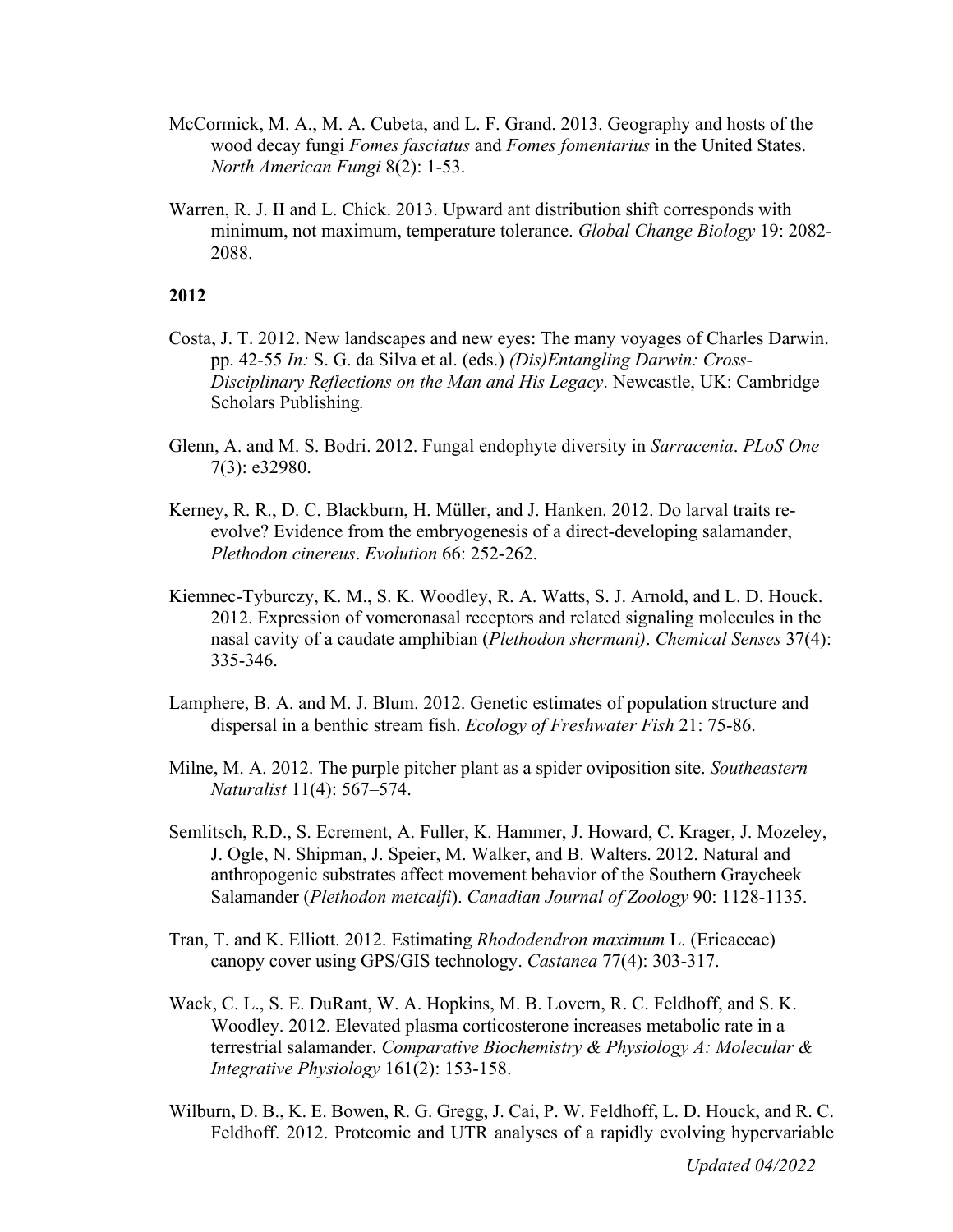family of vertebrate pheromones. *Evolution* 66(7): 2227-2239.

## **2011**

- Bruce, R. C. 2011. Community assembly in the salamander genus *Desmognathus*. *Herpetological Monographs* 25: 1-24.
- Cashner, M. F., K. R. Piller, H. L. Bart. 2011. Phylogenetic relationships of the North American cyprinid subgenus *Hydrophlox. Molecular Phylogenetics and Evolution*  59: 725-735.
- Connette, G. M. and R. D. Semlitsch. 2011. Successful use of a passive integrated transponder (PIT) system for below-ground detection of plethodontid salamanders. *Wildlife Research* 39: 1-6.
- Kiemnec-Tyburczy, K. M., S. K. Woodley, P. W. Feldhoff, R. C. Feldhoff, and L. D. Houck. 2011. Dermal application of courtship pheromones does not influence receptivity in female red-legged salamanders (*Plethodon shermani*). *Journal of Herpetology* 45: 169-173.
- Peterman, W. E., J. A. Crawford, and R. D. Semlitsch. 2011. Effects of even-aged timber harvest on stream salamanders: Support for the evacuation hypothesis. *Forest Ecology and Management* 262: 2344-2353.
- Servick, S. V., P. S. Soltis, and D. E. Soltis. 2011. Microsatellite market development for *Galax urceolata* (Diapensiaceae). *American Journal of Botany* 98: 48-50.

#### **2010**

- Brannon, M. P., M. A. Burt, D. M. Bost, M. C. Caswell. 2010. Discarded bottles as a source of shrew species distributional data along an elevational gradient in the southern Appalachians. *Southeastern Naturalist* 9: 781-794.
- Bruce, R. C. 2010. Proximate contributions to adult body size in two species of dusky salamanders (Plethodontidae: *Desmognathus*). *Herpetologica* 66: 393-402.
- Costa, J. T. 2010. Social evolution in 'other' insects and arachnids. *In*: Breed M.D. and Moore J. (eds.) *Encyclopedia of Animal Behavior*, pp. 231-241. Oxford, UK: Academic Press.
- Diederich, P., D. Ertz, and J. Etaylo. 2010. An enlarged concept of *Llimoniella*  (lichenicolous Helatiales*)*, with a revised key to the species and notes on related genera. *The Lichenologist* 42: 253-269.
- Krusche, P., C. Uller, and U. Dicke. 2010. Quantity discrimination in salamanders. *Journal of Experimental Biology* 213: 1822-1828.

Lichstein, J. W., J. Dushoff, K. Ogle, A. Chen, D. W. Purves, J. P. Caspersen, and S. W.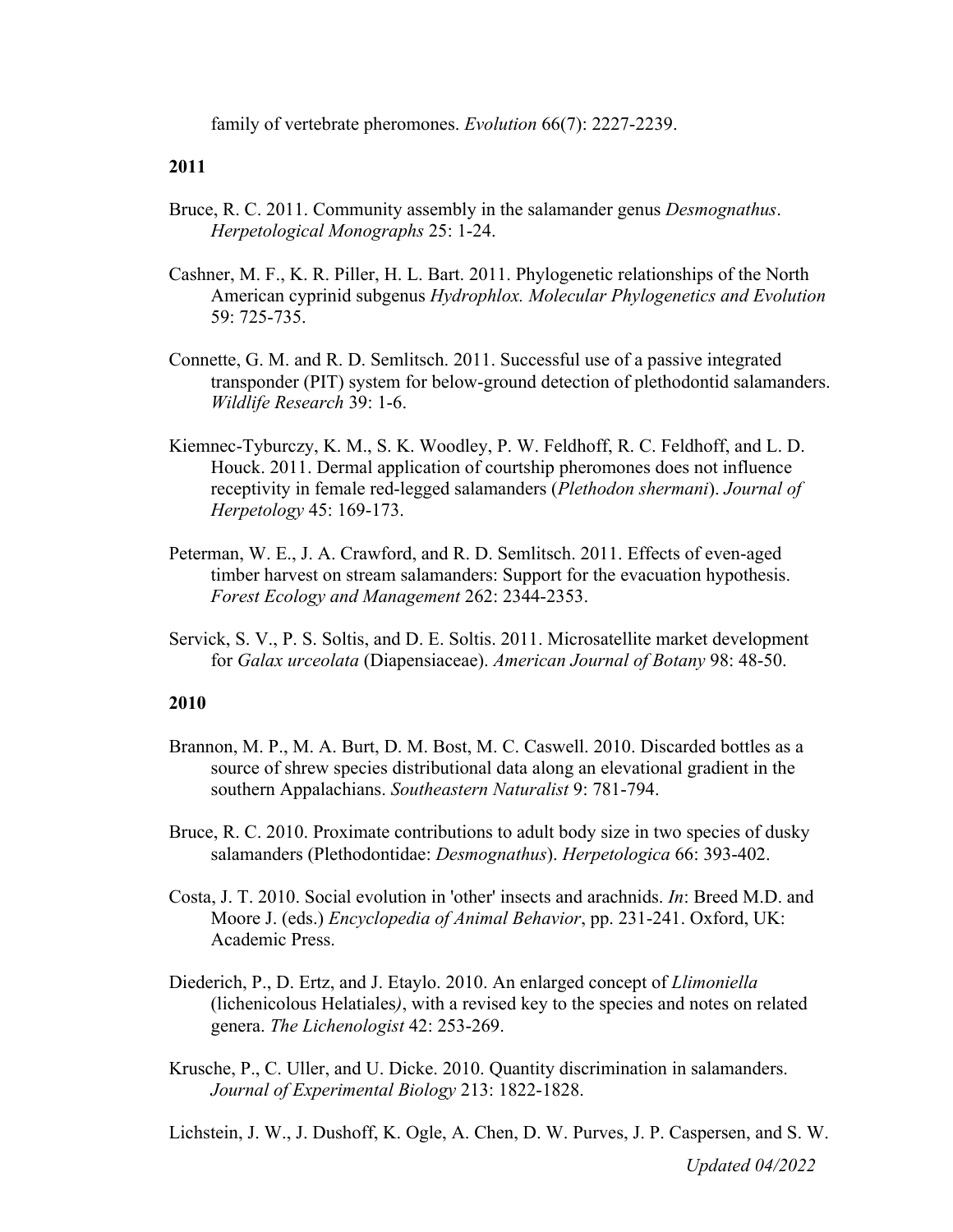Pacala. 2010. Unlocking the forest inventory data: relating individual tree performance to unmeasured environmental factors. *Ecological Applications* 20: 684-699.

- Mackey, M. J., G. W. Connette, and R. D. Semlitsch. 2010. Monitoring of stream salamanders: The utility of two techniques and the influence of stream substrate complexity. *Herpetological Review* 41: 163-166.
- Pairon, M., B. Petitpierre, M. Campbell, A. Guisan, O. Broennimann, P.V. Baret, A. Jacquemart, and G. Besnard. 2010. Multiple introductions boosted genetic diversity in the invasive range of black cherry (*Prunus serotina;* Rosaceae). *Annals of Botany* 105: 881-890.
- Vaccaro, E. A., P. W. Feldhoff, R. C. Feldhoff, L. D. Houck. 2010. A pheromone mechanism for swaying female mate choice: enhanced affinity for a sexual stimulus in a woodland salamander. *Animal Behaviour* 80: 983-989.
- Wack, C. L., M. B. Lovern, and S. K. Woodley. 2010. Transdermal delivery of corticosterone in terrestrial amphibians. *General and Comparative Endocrinology*  169: 269-275.

- Baird, R. E., S. Woolfolk, and C.E. Watson. 2009. Microfungi of forest litter of healthy American beech, Fraser fir, and Eastern hemlock stands from forests in Great Smoky Mountains National Park. *Southeastern Naturalist* 8: 609-630.
- Brannon, M. P. 2009. An additional record of the least shrew, *Cryptotis parva*, from Macon County, North Carolina. *Journal of the North Carolina Academy of Science*  125: 85-86.
- Bruce, R. C. 2009. Life-history contributions to miniaturization in the salamander genus *Desmognathus* (Urodela: Plethodontidae). *Copeia* 2009: 714-723.
- Camp, C. D., W. E. Peterman, J. R. Milanovich, T. Lamb, J. C. Maerz, and D. B. Wake. 2009. A new genus and species of lungless salamander (family Plethodontidae) from the Appalachian highlands of the southeastern United States. *Journal of Zoology* 279: 86-94.
- Costa, J. T. 2009a. *The Annotated Origin*. Cambridge, Mass.: Belknap/Harvard University Press, 576 pp.
- Costa, J. T. 2009b. The Darwinian revelation: Tracing the origin and evolution of an idea. *BioScience* 59: 886-894.
- Kiemnec-Tyburczy, K. M., R. A. Watts, R. G. Gregg, D. von Borstel, and S. J. Arnold. 2009. Evolutionary shifts in courtship pheromone composition revealed by EST analysis of plethodontid salamander mental glands. *Gene* 432: 75-81.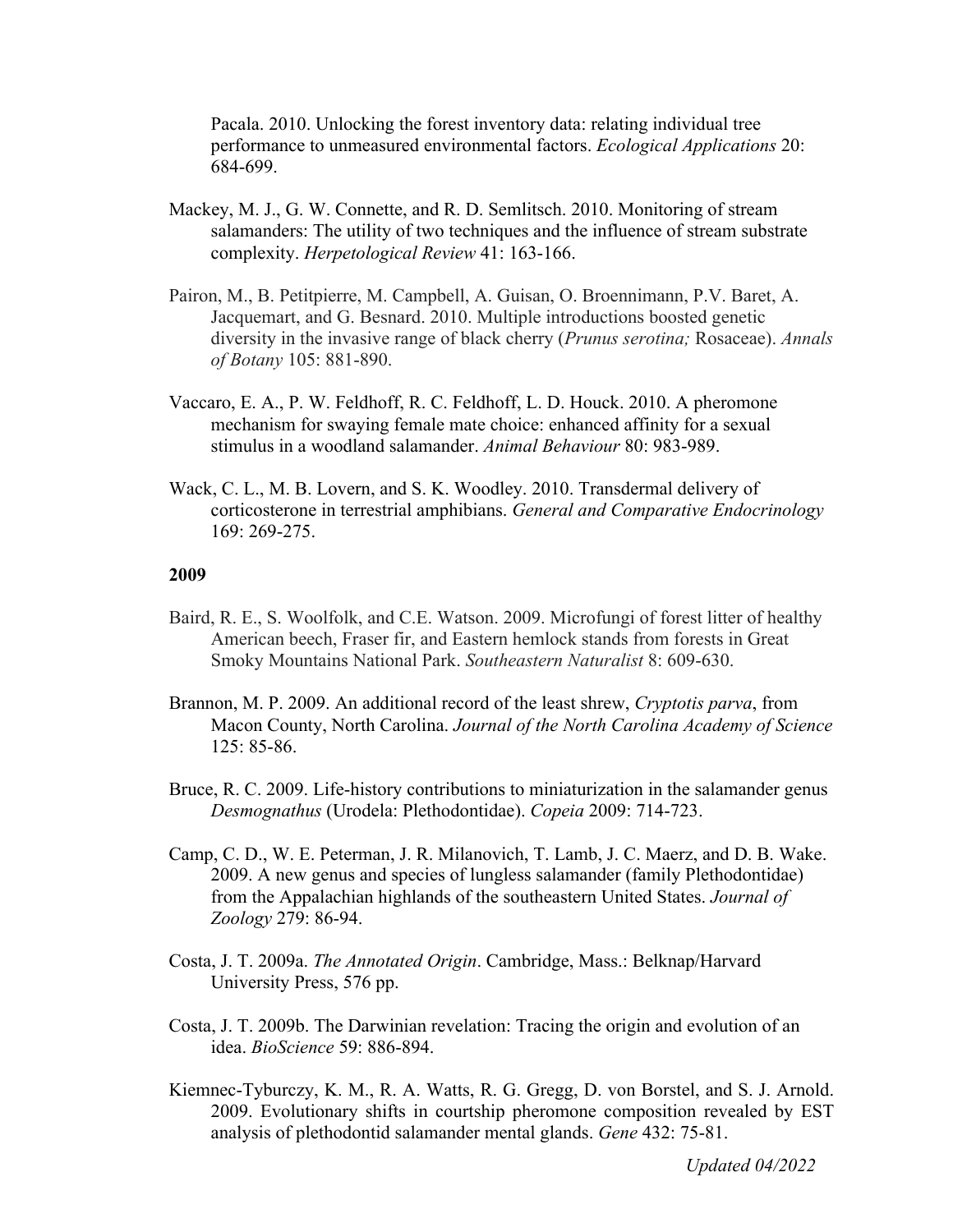- Peterman, W. E. and R. D. Semlitsch. 2009. Efficacy of riparian buffers in mitigating local population declines and the effects of even-aged timber harvest on larval salamanders. *Forest Ecology and Management* 257: 8-14.
- Petitpierre, B., M. Pairon, O. Broennimann, A.L. Jacquemart, A. Guisan, and G. Besnard. 2009. Plastid DNA variation in *Prunus serotina* var. *serotina* (Rosaceae), a North American tree invading Europe. *European Journal of Forest Research*  128: 431-436.
- Schubert, S. N., C. L. Wack, L. D. Houck, P. W. Feldhoff, R. C. Feldhoff, and S. K. Woodley. 2009. Exposure to pheromones increases plasma corticosterone concentrations in a terrestrial salamander. *General and Comparative Endocrinology* 161: 271-275.
- Semlitsch, R. D., B. D. Todd, S. M. Blomquist, A. J. K. Calhoun, J. W. Gibbons, J. P. Gibbs, G. J. Graeter, E. B. Harper, J. Hocking, M. L. Hunter, Jr., D. A. Patrick, T. A. G. Rittenhouse, B. B. Rothermel. 2009. Effects of timber harvest on amphibian populations: Understanding mechanisms from forest experiments. *Bioscience* 59: 853-862.
- Vaccaro E. A., P. W. Feldhoff, R. C. Feldhoff, and L. D. Houck. 2009. Male Courtship pheromones suppress female tendency to feed but not to flee in a plethodontid salamander. *Animal Behavior* 78: 1421-1425.

- Bruce, R. C. 2008. Intraguild interactions and population regulation in plethodontid salamanders. *Herpetological Monographs* 22: 31-53.
- Crawford, J. A. and R. D. Semlitsch. 2008a. Abiotic factors influencing abundance and microhabitat use of stream salamanders in southern Appalachian Forests. *Forest Ecology and Management* 255: 1841-1847.
- Crawford, J. A. and R. D. Semlitsch. 2008b. Post-disturbance effects of even-aged timber harvest on stream salamanders in southern Appalachian forests. *Animal Conservation* 11: 369-376.
- Grand, L.F. and C.S. Vernia. 2008. Biogeography and hosts of poroid wood decay fungi in North Carolina: species of *Trametes* and *Trichaptum*. *Mycotaxon* 106: 243-246.
- Houck, L. D., R. A. Watts, S. J. Arnold, K. E. Bowen, K. M. Kiemnec, H. A. Godwin, P. W. Feldhoff and R. C. Feldhoff. 2008. A recombinant courtship pheromone affects sexual receptivity in a plethodontid salamander. *Chemical Senses* 33: 623-631.
- Houck, L. D., R. A. Watts, L. M. Mead, C. A. Palmer, S. J. Arnold, P. W. Feldhoff, and R. C. Feldhoff. 2008. A candidate vertebrate pheromone, SPF, increases receptivity in female salamanders. pp. 213-221 *In: Chemical Signals in*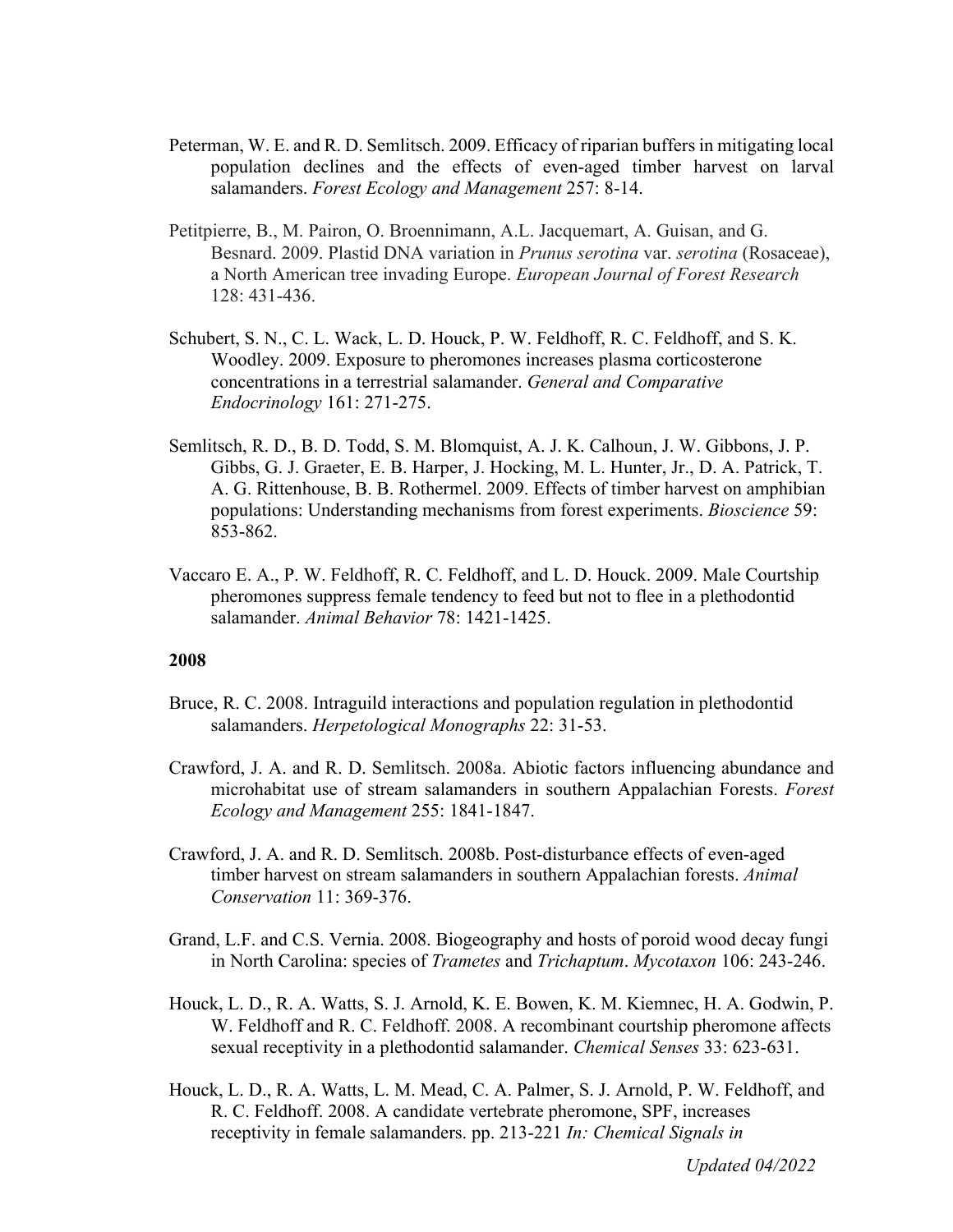*Vertebrates*, vol. 11. J. Hurst, R. Beynon and D. Muller- Schwarze, eds. New York: Springer-Verlag.

- Laberge, F., R. C. Feldhoff, P. W. Feldhoff, and L. D. Houck. 2008. Courtship pheromone-induced c- Fos-like immunolabeling in the female salamander brain. *Neuroscience* 151: 329-339.
- Schubert, S. N., L. D. Houck, P. W. Feldhoff, R. C. Feldhoff, and S. K. Woodley. 2008. The effects of sex and female reproductive condition on chemosensory communication in a terrestrial salamander (*Plethodon shermani*). *Hormones and Behavior* 54: 270-277.

## **2007**

- Crawford, J. A. 2007. *Desmognathus quadramaculatus* (Black-bellied salamander) predation. *Herpetological Review* 38: 432-433.
- Crawford, J. A. and R. D. Semlitsch. 2007. Estimation of core terrestrial habitat for stream-breeding salamanders and delineation of riparian buffers for protection of biodiversity. *Conservation Biology* 21: 152-158.
- Grand, L.F. and C.S. Vernia. 2007. Biogeography and hosts of poroid wood decay fungi in North Carolina: species of *Abortiporus, Bondarzewia, Grifola, Heterobasidion, Laetiporus* and *Meripilus. Mycotaxon* 99: 99-102.
- Houck, L. D., C. A. Palmer, R. A. Watts, S. J. Arnold, P. W. Feldhoff, and R. C. Feldhoff. 2007. A new vertebrate courtship pheromone, PMF, affects female receptivity in a terrestrial salamander. *Animal Behaviour* 73: 315-320.
- Nation, T. H. 2007. The influence of flowering dogwood (*Cornus florida*) on land snail diversity in a southern mixed hardwood forest. *American Midland Naturalist* 157: 137-148.
- Palmer, C. A., D. M. Hollis, R. A. Watts, L. D. Houck, M. A. McCall, R. G. Gregg, P. W. Feldhoff, R. C. Feldhoff, and S. J. Arnold. 2007. Plethodontid modulating factor, a hypervariable salamander courtship pheromone in the three-finger protein superfamily. *FEBS Journal* 274: 2300-2310.
- Palmer, C., R. A. Watts, L. D. Houck, A. L. Picard, and S. J. Arnold. 2007. Evolutionary replacement of pheromone components in a salamander signaling complex: more evidence for phenotypic- molecular decoupling. *Evolution* 61: 202-215.
- Peterman, W. E., J. A. Crawford, and R. D. Semlitsch. 2007. Productivity and significance of headwater streams: population structure and biomass of the blackbellied salamander (*Desmognathus quadramaculatus*). *Freshwater Biology* 53: 347-357.

Semlitsch, R. D., T. J. Ryan, K. Hamed, M. Chatfield, B. Drehman, N. Pekarek, M.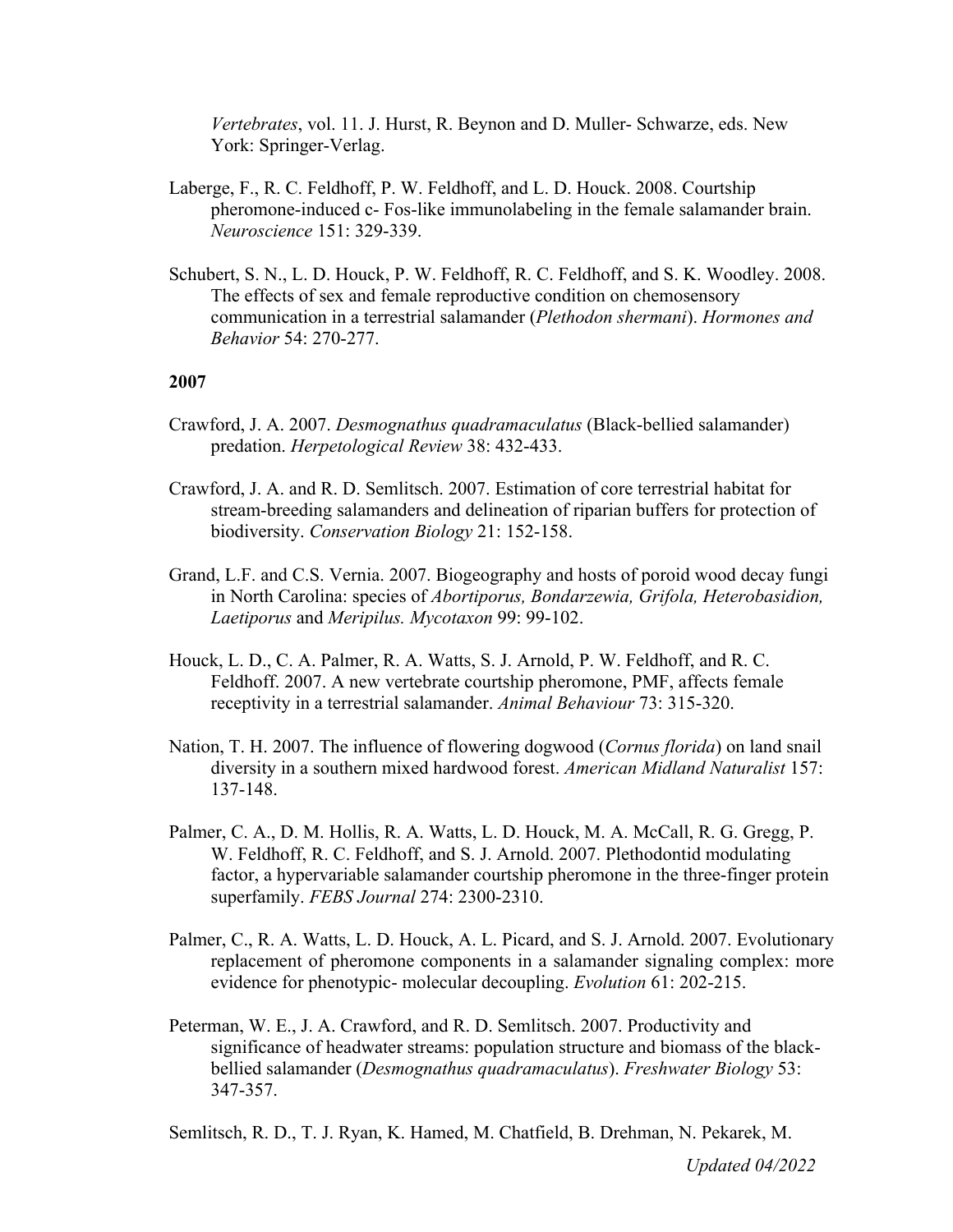Spath, and A. Watland. 2007. Salamander abundance along road edges and within abandoned logging roads in Appalachian forests. *Conservation Biology* 21: 159- 167.

Woodley, S. K. 2007. Sex steroid hormones and sexual dimorphism of chemosensory structures in a terrestrial salamander (*Plethodon shermani*). *Brain Research* 1138: 95-103.

- Brannon, M. P. 2006. *Bufo A. americanus* (eastern American toad) leucism. *Herpetological Review* 37: 333-334.
- Costa, J. T. 2006. *The Other Insect Societies*. Cambridge, Mass.: Belknap/Harvard University Press, 812 pp.
- Jones, M. T., S. R. Voss, M. B. Ptacek, D. W. Weisrock, and D. W. Tonkyn. 2006. River drainages and phylogeography: an evolutionary significant lineage of shovelnosed salamander (*Desmognathus marmoratus*) in the southern Appalachians. *Molecular Phylogenetics and Evolution* 38: 280-287.
- Kozak, K. H., R. A. Blaine, and A. Larson. 2006. Gene lineages and eastern North American palaeodrainage basins: phylogeography and speciation in salamanders of the *Eurycea bislineata* species complex. *Molecular Ecology* 15: 191-207.
- Kozak, K. H., D. W. Weisrock, and A. Larson. 2006. Rapid lineage accumulation in a non-adaptive radiation: phylogenetic analysis of diversification rates in eastern North American woodland salamanders (Plethodontidae: *Plethodon*). *Proceedings of the Royal Society of London (B)* 273: 539-546.
- Peterman, W. E. and R. D. Semlitsch. 2006. Effects of tricaine methanesulfonate (MS-222) concentration on anesthetization and recovery in four plethodontid salamanders. *Herpetological Review* 37: 303-304.
- Schubert, S. N., L. D. Houck, P. W. Feldhoff, R. C. Feldhoff, and S. K. Woodley. 2006. Effects of androgens on behavioral and vomeronasal responses to chemosensory cues in male terrestrial salamanders (*Plethodon shermani*). *Hormones and Behavior* 50: 469-476.
- Shure, D. J., D. L. Phillips, and P. E. Bostick. 2006. Gap size and succession in cutover southern Appalachian forests: an 18-year study of vegetation dynamics. *Plant Ecology* 185: 299-318.
- Wirsig-Wiechmann, C. R., L. D. Houck, J. M. Wood, P. W. Feldhoff, and R. C. Feldhoff. 2006. Male pheromone protein components activate female vomeronasal neurons in the salamander *Plethodon shermani. BMC Neuroscience* 7: 26.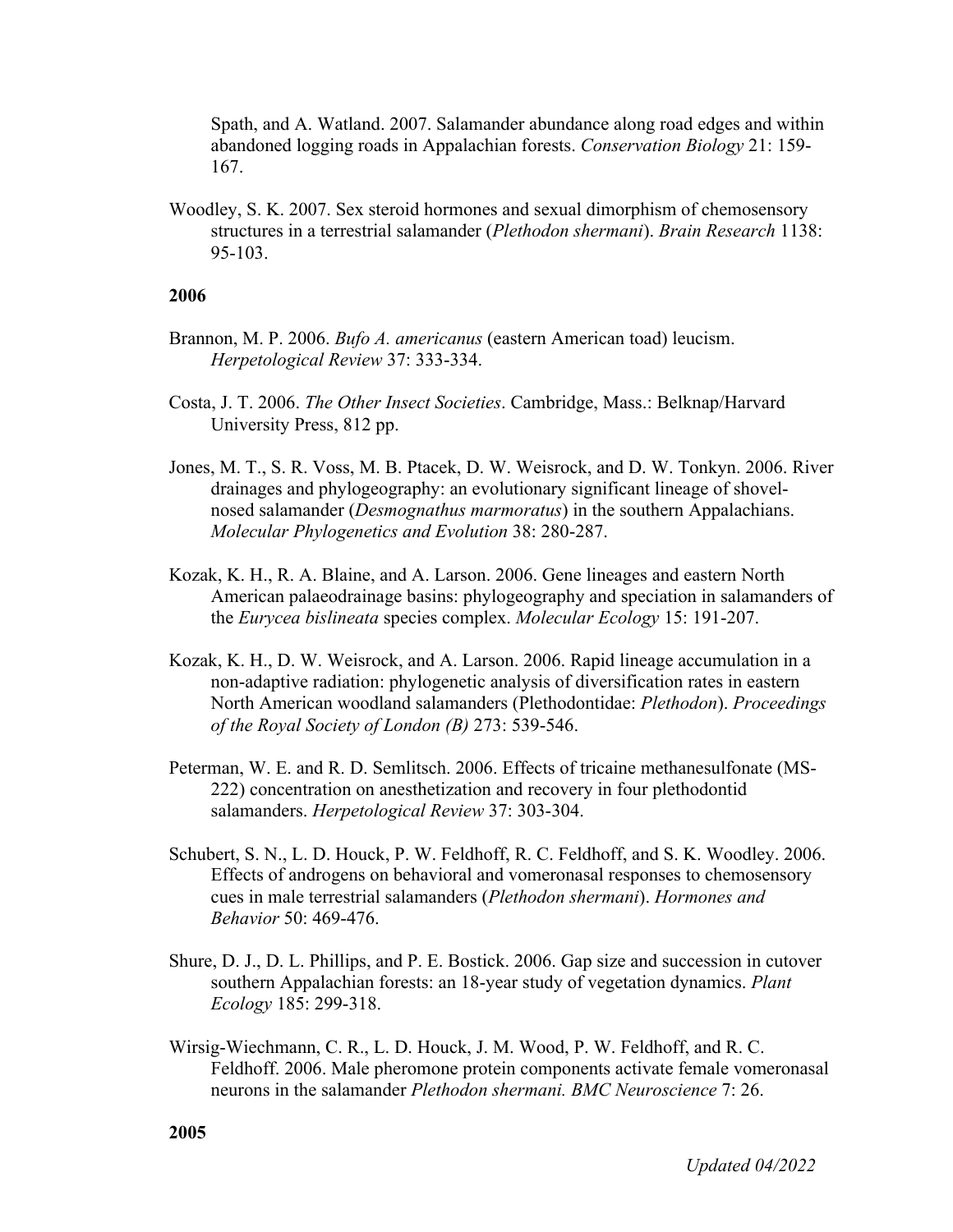- Brannon, M. P. 2005. Distribution and microhabitat of the woodland jumping mouse, *Napaeozapus insignis*, and the white-footed mouse, *Peromyscus leucopus*, in the southern Appalachians. *Southeastern Naturalist* 4: 479-486.
- Brannon, M. P., and S. R. Rogers. 2005. Effects of canopy thinning by hemlock woolly adelgids on the local abundance of terrestrial salamanders. *Journal of the North Carolina Academy of Science* 121: 151-156.
- Bruce, R. C. 2005a. Did *Desmognathus* salamanders reinvent the larval stage? *Herpetological Review* 36: 107-112.
- Bruce, R. C. 2005b. Theory of complex life cycles: application in plethodontid salamanders. *Herpetological Monographs* 19: 180-207.
- Grand, L. F. and C. S. Vernia. 2005a. Biogeography and hosts of poroid wood decay fungi in North Carolina: Species of *Coltricia, Coltriciella* and *Inonotus*. *Mycotaxon* 91: 35-38.
- Grand, L. F. and C. S. Vernia. 2005b. Biogeography and hosts of poroid wood decay fungi in North Carolina: Species of *Fomes, Fomitopsis, Fomitella* and *Ganoderma*. *Mycotaxon* 94: 231-234.
- Kozak, K. H., A. Larson, R. M. Bonett, and L. J. Harmon. 2005. Phylogenetic analysis of ecomorphological divergence, community structure, and diversification rates in dusky salamanders (Plethodontidae: *Desmognathus*). *Evolution* 59: 2000-2016.
- Palmer, C., R. A. Watts, R. Gregg, M. McCall, L. D. Houck, R. Highton, and S. J. Arnold. 2005. Lineage-specific differences in evolutionary mode in a salamander courtship pheromone. *Molecular Biology and Evolution* 22: 2243-2256.
- Reinhart, K. O., A. A. Royo, W. H. Van der Putten, and K. Clay. 2005. Soil feedback and pathogen activity in *Prunus serotina* throughout its native range. *Journal of Ecology* 93: 890-898.
- Robinson J. L. and P. S. Rand. 2005. Discontinuity in fish assemblages across an elevation gradient in a southern Appalachian watershed, USA. *Ecology of Freshwater Fish* 14: 14-23.

- Adler, L. S. and J. L. Bronstein. 2004. Attracting antagonists: Does floral nectar increase leaf herbivory? *Ecology* 85: 1519-1526.
- Eckert, C. G. and C. R. Herlihy. 2004. Using a cost-benefit approach to understand the evolution of self- fertilization in plants: the perplexing case of *Aquilegia canadensis* (Ranunculaceae). *Plant Species Biology* 19: 150-173.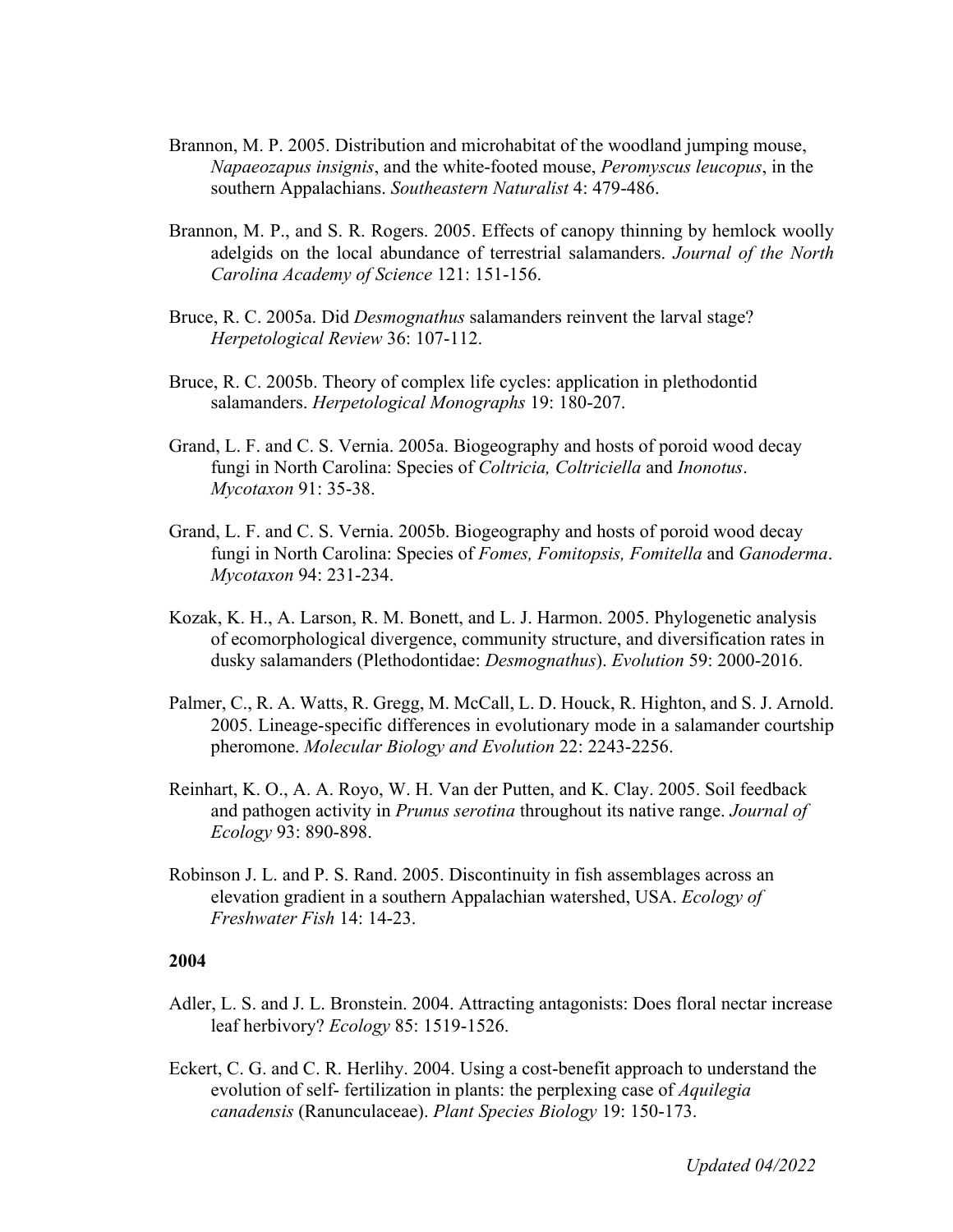- Grand, L.F. 2004. Diversity and distribution of poroid wood decay fungi in the southern Appalachian Mountains. *Inoculum Supplement to Mycologia* 55(4):14 Abstr.
- Grand, L. F. and C. S. Vernia. 2004a. Biogeography and hosts of wood decay fungi in North Carolina: species of *Ceriporia*, *Ceriporiopsis* and *Perenniporia*. *Mycotaxon*  90: 307-309.
- Grand, L. F. and C. S. Vernia. 2004b. Biogeography and hosts of poroid wood decay fungi in North Carolina species of *Phellinus* and *Schizopora*. *Mycotaxon* 89: 181- 184.
- Grand, L. F., C. S. Vernia, and J. Perry. 2004a. Noteworthy collections, North Carolina, *Phylloporia frutica* (Berk. & M.A. Curtis) Ryvarden. *Castanea* 69: 237-238.
- Grand, L. F., C. S. Vernia, and J. Perry. 2004b. Noteworthy collections, North Carolina, *Phylloporia frutica* (Berk. & M. A. Curtis) Ryvarden. *Castanea* 69: 237-238.
- Herlihy, C. R. and C. G. Eckert. 2004a. Evolution of self-fertilization at geographical range margins? A comparison of demographic, floral and mating system variables in central versus peripheral populations of *Aquilegia canadensis* (Ranunculaceae). *American Journal of Botany* 92: 744-751.
- Herlihy, C. R. and C. G. Eckert. 2004b. Experimental dissection of inbreeding and its adaptive significance in a flowering plant, *Aquilegia canadensis* (Ranunculaceae). *Evolution* 58: 2693- 2703.
- Himes, S. L. and R. Wyatt. 2004. Costs and benefits of self-fertility in *Asclepias exaltata*  (Apocynaceae). *Journal of the Torrey Botanical Society* 132: 24-32.
- Mabry, M., and P. A. Verrell. 2004. Stifled sex in sympatry: patterns of sexual incompatibility among desmognathine salamanders. *Biological Journal of the Linnean Society* 82: 367-375.
- Mendelson, T. C., B. D. Inouye, and M. D. Rausher. 2004. Patterns in the evolution of reproductive isolation and the genetics of speciation. *Evolution* 58: 1424-1433.
- Mendelson, T. C., A. M. Siegel, and K. L. Shaw. 2004. Testing geographic pathways of speciation in a recent island radiation. *Molecular Ecology* 13: 3787-3796.
- Palmer, C. A. and L. D. Houck. 2004. Responses to sex- and species-specific chemical signals in allopatric and sympatric salamander species. pp. 32-41 *In: Chemical Signals in Vertebrates*, vol. 10. R. T. Mason, M. P. LeMaster, and D. Muller-Schwarze, eds. New York: Kluwer Academic/Plenum Publishers.
- Poff, J. M. and C. F. Rodell. 2004. Biology of the southeast: a learning community. *Journal of College Science Teaching* 33: 40-44.
- Roth, G. and D. B. Wake. 2004. The structure of the brainstem and cervical spinal cord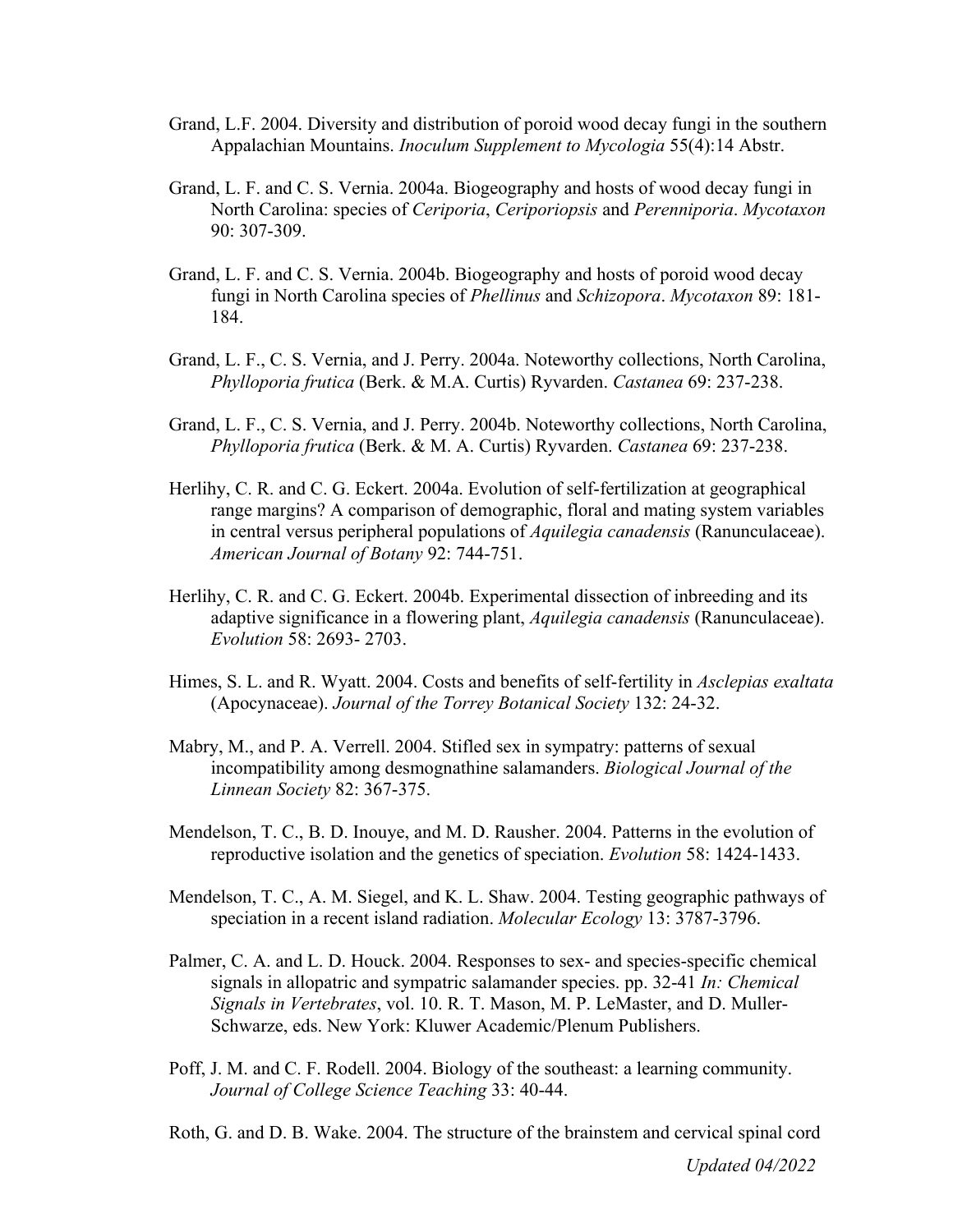in lungless salamanders (family Plethodontidae) and its relation to feeding. *Journal of Comparative Neurology* 241: 99-110.

- Sipe, T. W. and R. A. Browne. 2004. Intra-specific phylogeography of the masked shrew (*Sorex cinereus*) and smoky shrews (*S. fumeus*) in the southern Appalachians. *Journal of Mammalogy* 84: 161-175.
- Watts, R. A., C. A. Palmer, R. C. Feldhoff, P. W. Feldhoff, L. D. Houck, A. G. Jones, M. E. Pfrender, S. M. Rollmann, and S. J. Arnold. 2004. Stabilizing selection on behavior and morphology masks positive selection on the signal in a salamander pheromone signaling complex. *Molecular Biology and Evolution* 21: 1032-1041.

- Anderson, J. and S. G. Tilley. 2003. Systematics of the *Desmognathus ochrophaeus*  complex in the Cumberland Plateau of Tennessee. *Herpetological Monographs* 17: 75-110.
- Ash, A. N., R. C. Bruce, J. Castanet, and H. Francillon-Vieillot. 2003. Population parameters of *Plethodon metcalfi* on a ten-year-old clearcut and in nearby forest in the southern Blue Ridge Mountains. *Journal of Herpetology* 37: 445-452.
- Bruce, R. C. 2003. Ecological distribution of the salamanders *Gyrinophilus* and *Pseudotriton* in a southern Appalachian watershed. *Herpetologica* 59: 301-310.
- Crespi, E. J., L. J. Rissler, and R. A. Browne. 2003. Testing Pleistocene refugia theory: phylogeographic analysis of *Desmognathus wrighti*, a high-elevation salamander in the southern Appalachians. *Molecular Ecology* 12: 969-984.
- Derda, G. S. and R. Wyatt. 2003. Genetic variation and population structure in *Polytrichum juniperinum* and *P*. *strictum* (Polytrichaceae). *Lindbergia* 28: 23-40.
- Grand, L. F. and C. S. Vernia. 2003. Noteworthy collections, North Carolina, *Cryptoporus volvatus* (Peck) Shear. *Castanea* 68: 88-89.
- Holland, J. N., R. Wyatt, J. L. Bronstein, and J. H. Ness. 2003. Relating the biology of flower-to-fruit survivorship to the ecology and evolution of flower-to-fruit ratios. *Recent Research Developments in Plant Science* 1: 75-84.
- Houck, L. D. and S. J. Arnold. 2003. Courtship and mating. *In: Phylogeny and Reproductive Biology of Urodela (Amphibia).* D. M. Sever, ed. Enfield, New Hampshire: Science Publishers.
- Ivey, C. T., P. Martinez, and R. Wyatt. 2003. Variation in pollinator effectiveness in swamp milkweed, *Asclepias incarnata* (Apocynaceae). *American Journal of Botany* 90: 214-225.
- Kozak, K. H. 2003. Sexual isolation and courtship behavior in salamanders of the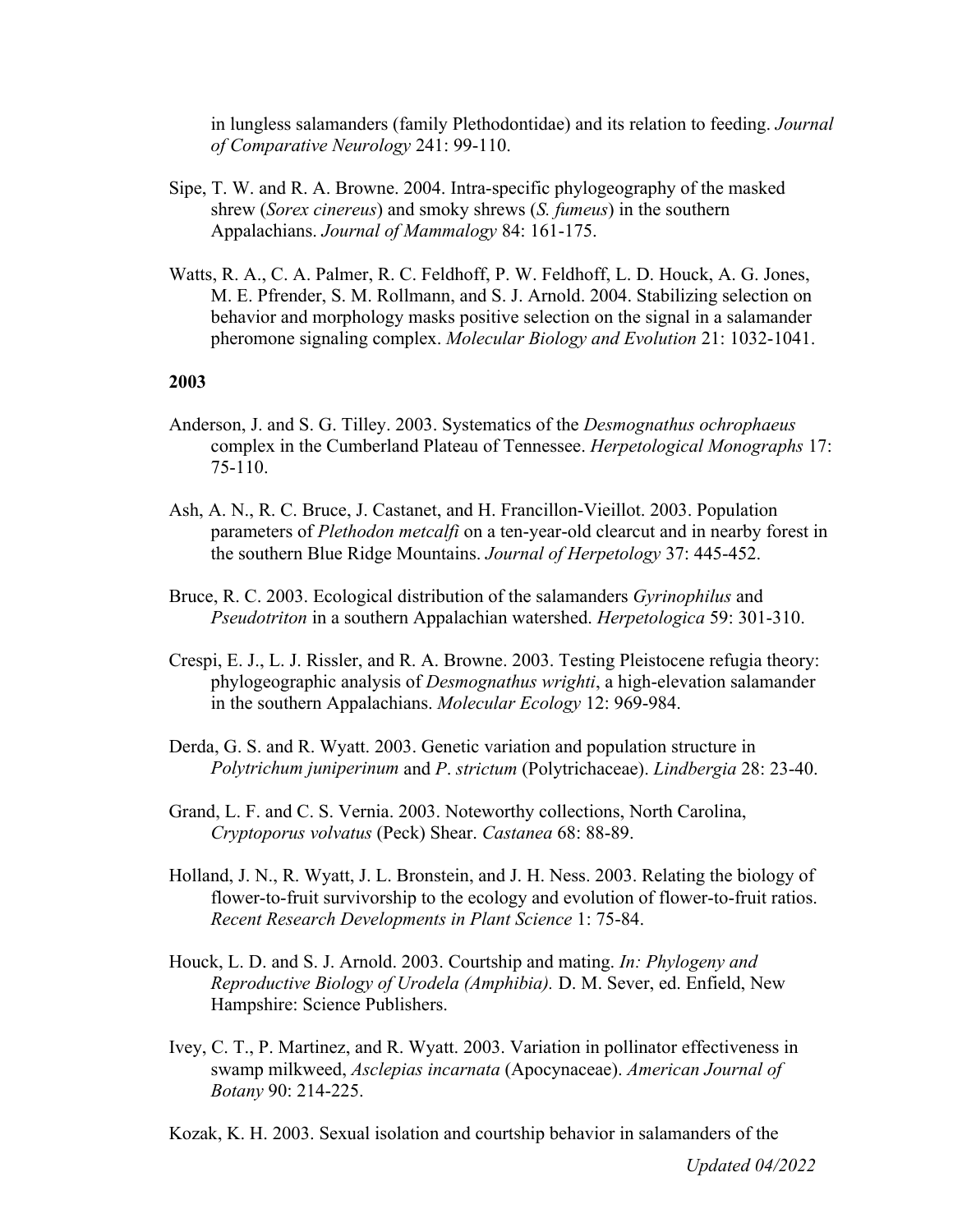*Eurycea bislineata* species complex, with comments on the evolution of the mental gland and pheromone delivery behavior in the Plethodontidae. *Southeastern Naturalist* 2: 281-292.

- Larson, A., D. W. Weisrock, and K. H. Kozak. 2003. Phylogenetic systematics of salamanders (Amphibia: Urodela), a review. pp. 31- 108 *In: Phylogeny and Reproductive Biology of Urodela (Amphibia)*. D. M. Sever, ed. Enfield, New Hampshire: Science Publishers.
- Mabry, M., and P. A. Verrell. 2003. All are one and one is all: Sexual uniformity among widely separated populations of the North American seal salamander, *Desmognathus monticule*. *Biological Journal of the Linnean Society* 78: 1-10.
- Mendelson, T. C. 2003a. Sexual isolation evolves faster than hybrid inviability in a diverse and sexually dimorphic genus of fish (Percidae: *Etheostoma*). *Evolution*  57: 317-327.
- Mendelson, T. C. 2003b. Evidence of intermediate and asymmetrical behavioral isolation between Orangethroat and Orangebelly darters (Teleostei: Percidae). *American Midland Naturalist* 150: 343-347.
- Rollmann, S. M., L. D. Houck, and R. C. Feldhoff. 2003. Conspecific and heterospecific pheromone effects on female receptivity. *Animal Behaviour* 66: 857-861.
- Verrell, P. 2003. Population and species divergence of chemical cues that influence male recognition of females in desmognathine salamanders. *Ethology* 109: 577-586.
- Verrell, P. and M. Mabry. 2003*.* Sexual behaviour of the Black Mountain dusky salamander, *Desmognathus welteri,* and the evolutionary history of courtship in the Desmognathinae. *Journal of Zoology* 260: 367-376*.*

- Adams, J. K. 2002. The moth fauna of the Highlands area and the possible impacts from 1999 Btk spraying: Sampling the non-target moth fauna in 2001. *USDA Forest Service Final Report,* Asheville, NC.
- Bernardo, J. and N. L. Regan-Wallin. 2002. *Plethodontid* salamanders do not conform to "general rules" for ectotherm life histories: Insights from allocation models about why simple models do not make accurate predictions. *Oikos* 97: 398-414.
- Bruce, R. C., J. Castanet, and H. Francillon-Vieillot. 2002. Skeletochronological analysis of variation in age structure, body size, and life history in three species of desmognathine salamanders. *Herpetologica* 58: 181-193.
- Deonier, D. L. 2002a. Mechanisms of competitive coexistence in the sibling species *Hydrellia bilobifera. Contributions on Entomology, International* 5: 3-30.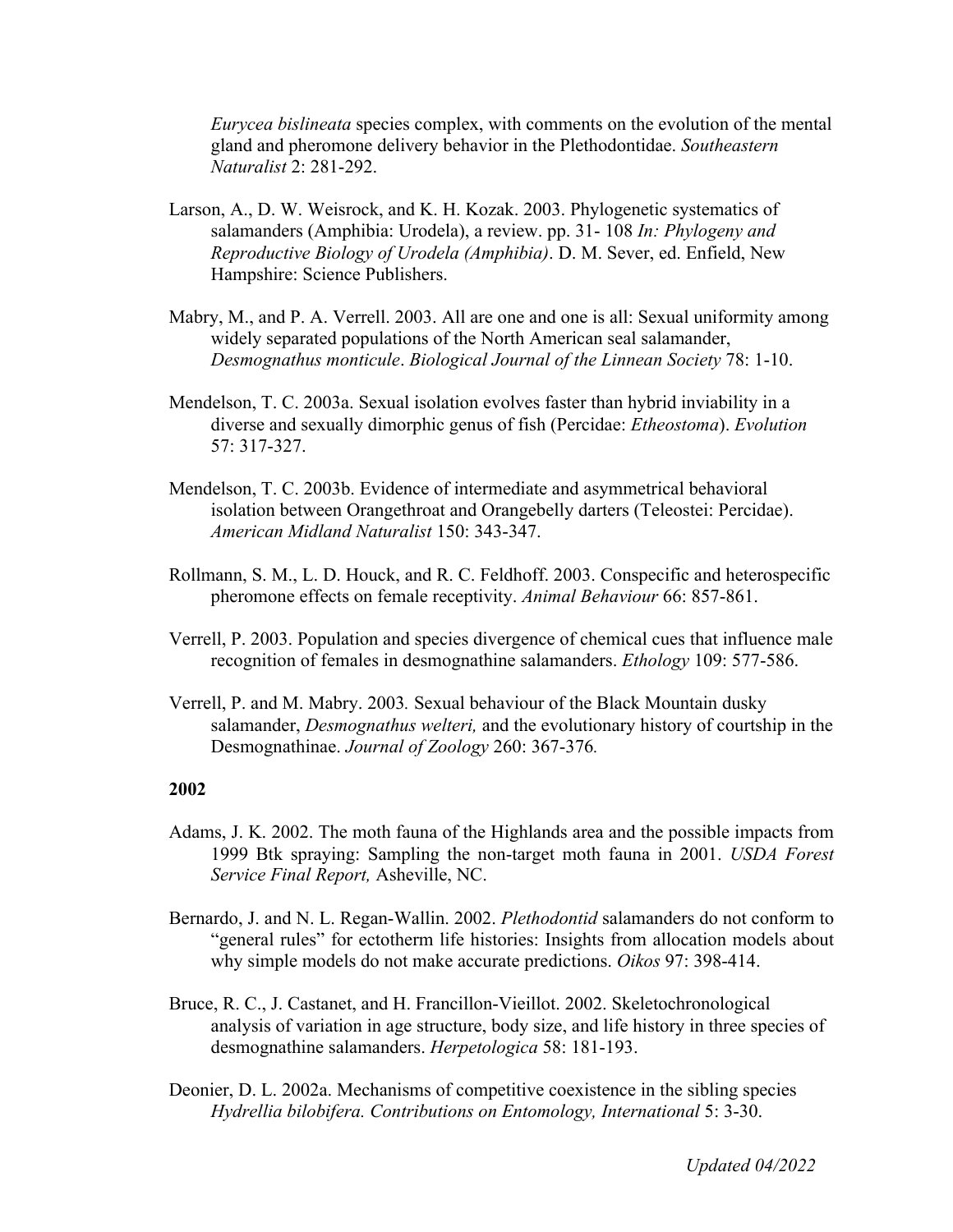- Deonier, D. L. 2002b. North American ephydrid habitat types and probable ephydrid inhabitants. *Contributions on Entomology, International* 5: 31-47.
- Gershman S. N. and P. A. Verrell. 2002. To persuade or be persuaded: Which sex controls mating in a plethodontid salamander? *Behaviour* 139: 447-462.
- Grand, L. F. and C. S. Vernia. 2002. New taxa and hosts of poroid wood-decay fungi in North Carolina. *Castanea* 67: 193-200.
- Herlihy, C. R. and C. G. Eckert. 2002. Genetic cost of reproductive assurance in a selffertilizing plant. *Nature* 416: 320-323.
- Keiper, J. B., D. L. Deonier, J. Jiannino, M. Sanford, and W. E. Walton. 2002. Biology, immature stages, and redescriptions of *Hydrellia personata* (Diptera: Ephydridae), a *Lemna* miner. *Proceedings of the Entomological Society of Washington* 104: 458-467.
- Krisai-Greilhuber, I., B. Senn-Irlet, and H. Voglmayr. 2002. Notes on *Crepidotus* from Mexico and the southeastern USA. *Persoonia* 17: 515-539.
- Mead, L. S. and P. A. Verrell. 2002. Evolution of courtship behaviour patterns and reproductive isolation in the *Desmognathus ochrophaeus* complex. *Ethology* 108: 403-427.
- Rose, C. S. 2002. The developmental morphology of salamander skulls. pp. 1686-173 *In: Amphibian Biology, vol. 5: Osteology.* H. Heatwole and M. Davies, eds*.* Chipping Norton, Australia: Amphibian Surrey Beatty and Sons.
- Viviani, V. R., J. W. Hastings, and T. Wilson. 2002. Two bioluminescent Diptera: The North American *Orfelia fultoni* and the Australian *Arachnocampa flava*: Similar niche, different bioluminescence systems. *Photochemistry and Photobiology* 75: 22- 27.
- Wirsig-Wiechmann, C. R., L. D. Houck, P. W. Feldhoff, and R. C. Feldhoff. 2002. Pheromonal activation of vomeronasal neurons in plethodontid salamanders. *Brain Research* 952: 335-344.
- Wyatt, R. 2002. Unique Georgia environments: Granite outcrops. [online] *In: The New Georgia Encyclopedia*. J. C. Enscoe, ed. Athens, Georgia: University of Georgia Press.

Babcock, S. K. and J. L. Blasis. 2001. Caudal vertebral development and morphology in three salamanders with complex life cycles (*Ambystoma jeffersonianum, Hemidactylium scutatum,* and *Desmognathus ocoee*). *Journal of Morphology* 247: 142-159.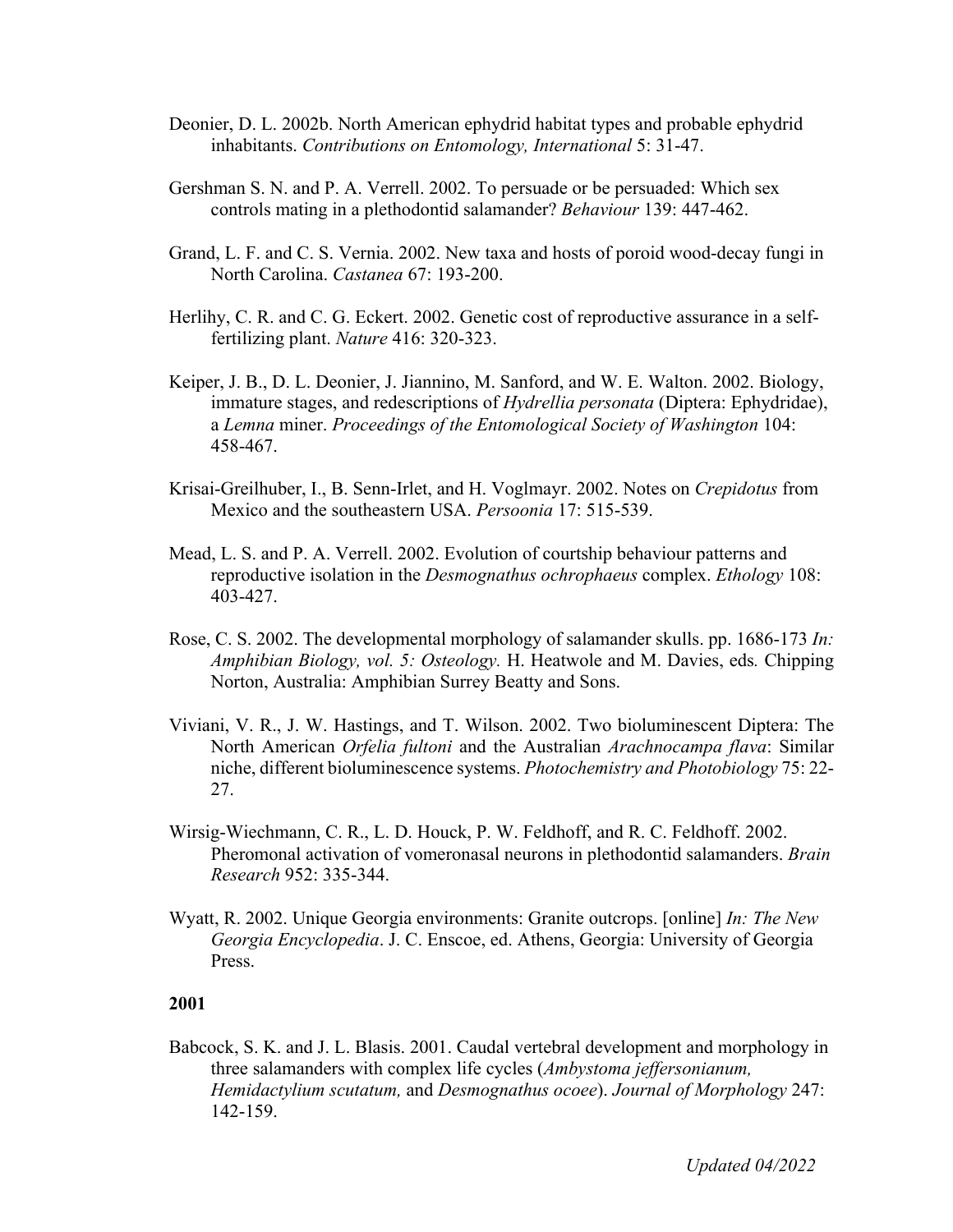- Corser, J. D. 2001. Decline of disjunct green salamander (*Aneides aeneus*) populations in the southern Appalachians. *Biological Conservation* 97: 119-126.
- Grand, L. F. and C. S. Vernia. 2001. New reports and biogeography of poroid wooddecay fungi in North Carolina. *Inoculum, Suppl. to Mycologica* 52: 36.
- Kozak, K. H., and R. R. Montanucci. 2001. Genetic variation across a contact zone between montane and lowland forms of the two-lined salamander (*Eurycea bislineata*) species complex: A test of species limits. *Copeia* 2001: 25-34.
- Mead, L. S., S. G. Tilley, and L. A. Katz. 2001. Genetic structure of the Blue Ridge dusky salamander (*Desmognathus orestes*): Inferences from allozymes, mitochondrial DNA and behavior. *Evolution* 55: 2287-2302.
- Sato, S. and J. Yukawa. 2001. Absence record of *Fagus* gall midges (Diptera: Cecidomyiidae) on Ulleung Island, Korea and in North America. *Esakia* 41: 17-25.
- Simkin, S. M., W. K. Michener, and R. Wyatt. 2001. Soil disturbance elicits resprouting response in a fire-maintained ecosystem. *Journal of the Torrey Botanical Society*  128: 208-218.
- Tilley, S. G. and J. E. Huheey. 2001. *Reptiles and Amphibians of the Smokies*. Gatlinburg, TN: Great Smoky Mountains Natural History Association.
- Zomlefer, W. B., N. H. Williams, W. M. Whitten, and W. S. Judd. 2001. Genetic circumscription and relationships in the tribe Melanthieae (Liliales, Melanthiaceae), with emphasis on *Zigadenus*: Evidence from ITS and *trnL-F*  sequence data. *American Journal of Botany* 88: 1657-1669.

- Birchfield, G. L. and R. C. Bruce. 2000. Morphometric variation among larvae of four species of lungless salamanders (Caudata: Plethodontidae). *Herpetologica* 56: 332- 342.
- Bruce, R. C., R. G. Jaeger, and L. D. Houck (eds.). 2000. *The Biology of Plethodontid Salamanders*. New York: Kluwer Academic/Plenum Publishers, 488 pp.
- Camp, C. D., J. L. Marshall, K. R. Landau, R. N. M. Austin, and S. G. Tilley. 2000. Sympatric occurrence of two species of the two-lined salamander (*Eurycea bislineata*) complex. *Copeia* 2000: 572-578.
- Derda, G. S. and R. Wyatt. 2000. Isozyme evidence regarding the origins of three allopolyploid species of *Polytrichastrum* (Polytrichaceae, Bryophyta). *Plant Systematics and Evolution* 220: 37-53.
- Donovan, M. F., R. D. Semlitsch, and E. J. Routman. 2000. Biogeography of the southeastern United States: A comparison of salamander phylogeographic studies.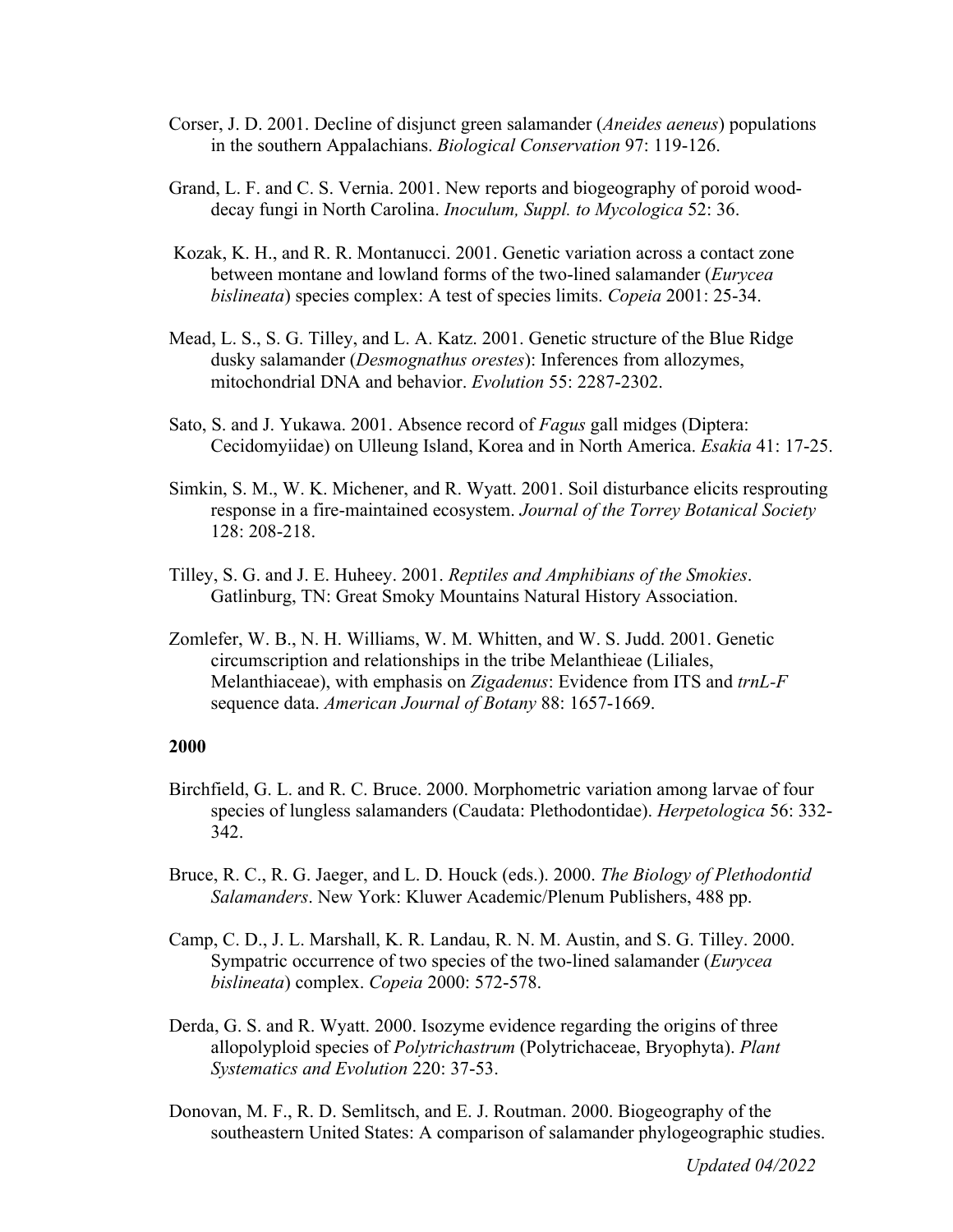*Evolution* 54: 1449-1456.

- Fronzuto, J. and P. Verrell. 2000. Sampling aquatic salamanders: Tests of the efficiency of two funnel traps. *Journal of Herpetology* 34: 146-147.
- Goater, T. M. 2000. The leech *Oligobdella biannulata* (Glossiphoniidae) on desmognathine salamanders: Potential for trypanosome transmission? *American Midland Naturalist* 144: 434-438.
- Grand, L. F. and C. S. Vernia. 2000. Distribution of poroid wood-decay fungi in North Carolina. *Inoculum, Suppl. to Mycologia* 51: 32.
- Holt, J. P. 2000. Changes in bird populations on the Highlands Plateau, North Carolina (USA), 1946- 1995, with emphasis on Neotropical migrants. *Natural Areas Journal* 20: 119-125.
- Marks, S. B. 2000. Skull development in two plethodontid salamanders (genus *Desmognathus*) with different life histories. pp. 261-276 *In: The Biology of Plethodontid Salamanders*. R. C. Bruce, R. G. Jaeger, and L. D. Houck, eds. New York: Kluwer Academic/Plenum Publishers.
- Mead, L. S. and S. G. Tilley. 2000. Ethological isolation and variation in allozymes and dorsolateral pattern between parapatric forms in the *Desmognathus ochrophaeus*  complex. pp. 181-198 *In: The Biology of Plethodontid Salamanders*. Bruce, R. C., R. G. Jaeger, and L. D. Houck, eds. New York: Kluwer Academic/Plenum Publishers.
- Semlitsch, R. D. 2000a. Size does matter: The value of small isolated wetlands. *Conservation Biology* 14: 5-13.
- Semlitsch, R. D. 2000b. Principles for management of aquatic-breeding amphibians. *Journal of Wildlife Management* 64: 615-631.
- Tilley, S. G. 2000a. *Desmognathus santeetlah*. *Catalog of American Amphibians and Reptiles* 703: 1-3. Tilley, S. G. 2000b. Systematics of *Desmognathus imitator*. pp. 121-147 *In: The Biology of Plethodontid Salamanders.* R. C. Bruce, R. G. Jaeger, and L. D. Houck, eds. New York: Kluwer Academic/Plenum Publishers.
- Vernia, C. S., and L. F. Grand. 2000. Polypores of a North Carolina piedmont forest. *Mycotaxon* 74: 153- 159.
- Verrell, P. 2000. Methoxychlor increases susceptibility to predation in the salamander *Ambystoma macrodactylum*. *Bulletin of Environmental Contamination and Toxicology* 64: 85-92.
- Verrell, P. and M. Mabry. 2000. The courtship of plethodontid salamanders. pp. 371-380 *In: The Biology of Plethodontid Salamanders*. R. C. Bruce, R. G. Jaeger, and L. D. Houck, eds. New York: Kluwer Academic/Plenum Publishers.